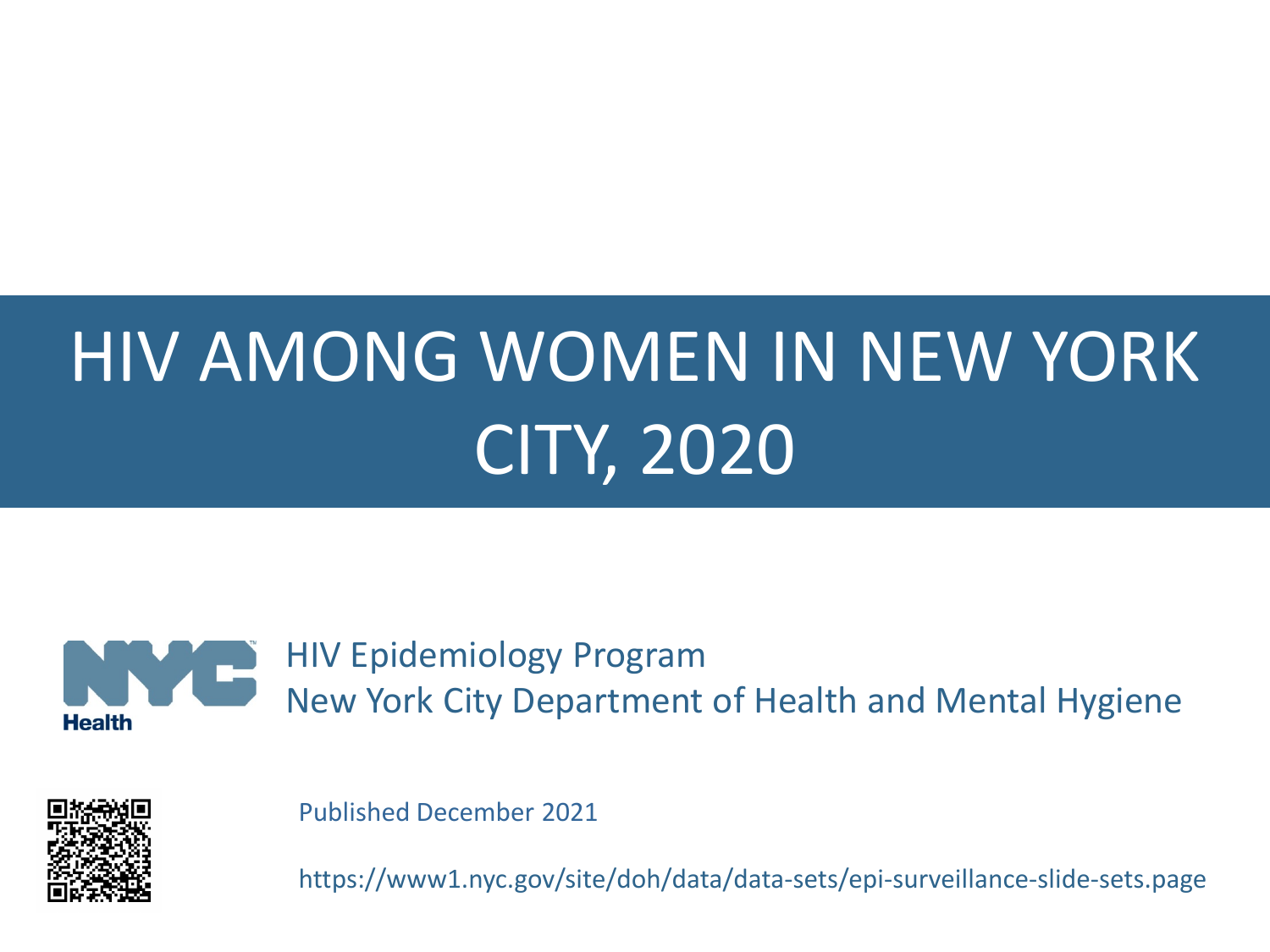## TABLE OF CONTENTS

#### SLIDE NUMBER:

- 4. [HIV AMONG WOMEN IN NYC, 2020 -](#page-3-0) BASIC STATISTICS
- 5. [PERCENTAGE OF NEW HIV DIAGNOSES AMONG WOMEN BY RACE/ETHNICITY IN NYC, 2020](#page-4-0)
- 6. [NUMBER OF NEW HIV DIAGNOSES AMONG WOMEN BY RACE/ETHNICITY IN NYC, 2016-2020](#page-5-0)
- 7. [NUMBER OF NEW HIV DIAGNOSES AMONG WOMEN BY RACE/ETHNICITY AND AGE IN NYC, 2020](#page-6-0)
- 8. [NUMBER OF NEW HIV DIAGNOSES AMONG WOMEN BY BOROUGH OF RESIDENCE AND RACE/ETHNICITY IN NYC, 2020](#page-7-0)
- 9. [NUMBER OF NEW HIV DIAGNOSES AMONG WOMEN BY AGE IN NYC, 2016-2020](#page-8-0)
- 10. [PERCENTAGE OF NEW HIV DIAGNOSES BY TRANSMISSION CATEGORY IN NYC, 2020](#page-9-0)
- 11. [PERCENTAGE OF NEW HIV DIAGNOSES AMONG WOMEN BY TRANSMISSION CATEGORY IN NYC, 2016-2020](#page-10-0)
- 12. [PERCENTAGE OF NEW HIV DIAGNOSES BY GENDER AND BOROUGH IN NYC, 2020](#page-11-0)
- 13. [HIV DIAGNOSES RATE BY UHF AMONG WOMEN IN NYC, 2020](#page-12-0)
- 14. [HIV PREVALENCE BY UHF AMONG WOMEN IN NYC, 2020](#page-13-0)
- 15. [PERCENTAGE OF NEW HIV DIAGNOSES AMONG WOMEN BORN OUTSIDE OF THE US BY REGION OF BIRTH, NYC 2020](#page-14-0)
- 16. [PROPORTION OF NEW HIV DIAGNOSES CONCURRENT WITH AN AIDS DIAGNOSIS AMONG WOMEN IN NYC, 2016-2020](#page-15-0)
- 17. [AGE-ADJUSTED DEATH RATES PER 1,000 MID-YEAR PLWH BY GENDER IN NYC, 2020](#page-16-0)
- 18. [AGE-ADJUSTED DEATH RATES PER 1,000 MID-YEAR PLWH BY RACE/ETHNICITY AMONG WOMEN IN NYC, 2020](#page-17-0)
- 19. [CAUSES OF DEATH AMONG WOMEN WITH HIV IN NYC, 2019](#page-18-0)
- 20. [PROPORTION OF WOMEN LIVING WITH HIV IN NYC ENGAGED IN SELECTED STAGES OF THE HIV CARE CONTINUUM, 2020](#page-19-0)
- 21. [PROPORTION OF BLACK WOMEN LIVING WITH HIV IN NYC ENGAGED IN SELECTED STAGES OF THE HIV CARE CONTINUUM, 2020](#page-20-0)
- 22. [PROPORTION OF WHITE WOMEN LIVING WITH HIV IN NYC ENGAGED IN SELECTED STAGES OF THE HIV CARE CONTINUUM, 2020](#page-21-0)
- 23. [PROPORTION OF LATINA/HISPANIC WOMEN LIVING WITH HIV IN NYC ENGAGED IN SELECTED STAGES OF THE HIV CARE CONTINUUM, 202](#page-22-0)0
- 24. [PROPORTION OF ASIAN/PACIFIC ISLANDER WOMEN LIVING WITH HIV IN NYC ENGAGED IN SELECTED STAGES OF THE HIV CARE](#page-23-0)  CONTINUUM, 2020
- 25. [PROPORTION OF NATIVE AMERICAN WOMEN LIVING WITH HIV IN NYC ENGAGED IN SELECTED STAGES OF THE HIV CARE CONTINUUM,](#page-24-0)  2020
- 26. [PROPORTION OF MULTIRACIAL WOMEN LIVING WITH HIV IN NYC ENGAGED IN SELECTED STAGES OF THE HIV CARE CONTINUUM, 2020](#page-25-0)

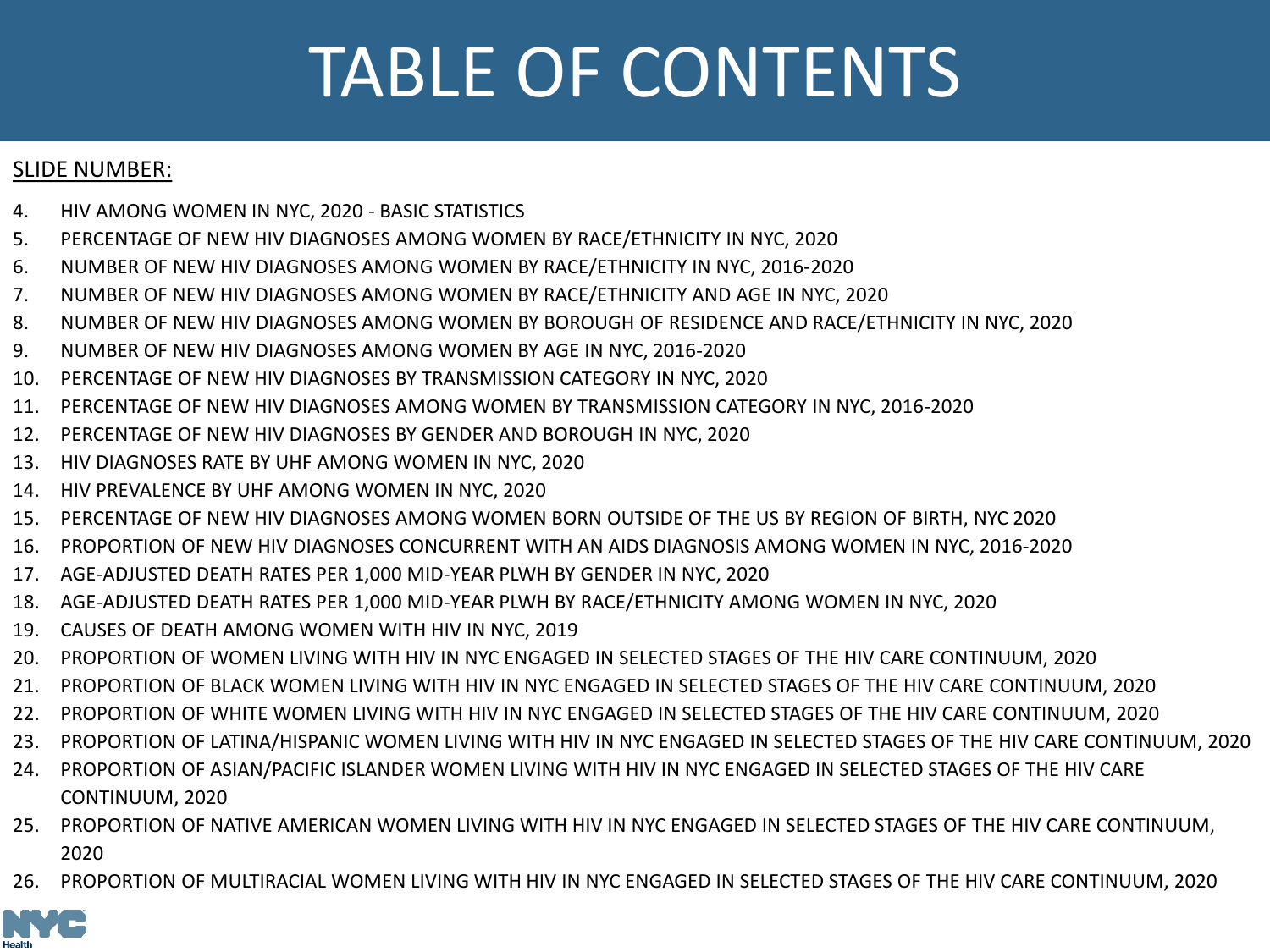## TABLE OF CONTENTS

#### SLIDE NUMBER:

- 27. [HOW TO FIND OUR DATA](#page-26-0)
- 28. [APPENDIX 1: DEFINITIONS AND STATISTICAL NOTES](#page-27-0)
- 29. [APPENDIX 1, CONTINUED: DEFINITIONS AND STATISTICAL NOTES](#page-28-0)
- 30. [APPENDIX 2: TECHNICAL NOTES: NYC HIV CARE CONTINUUM](#page-29-0)

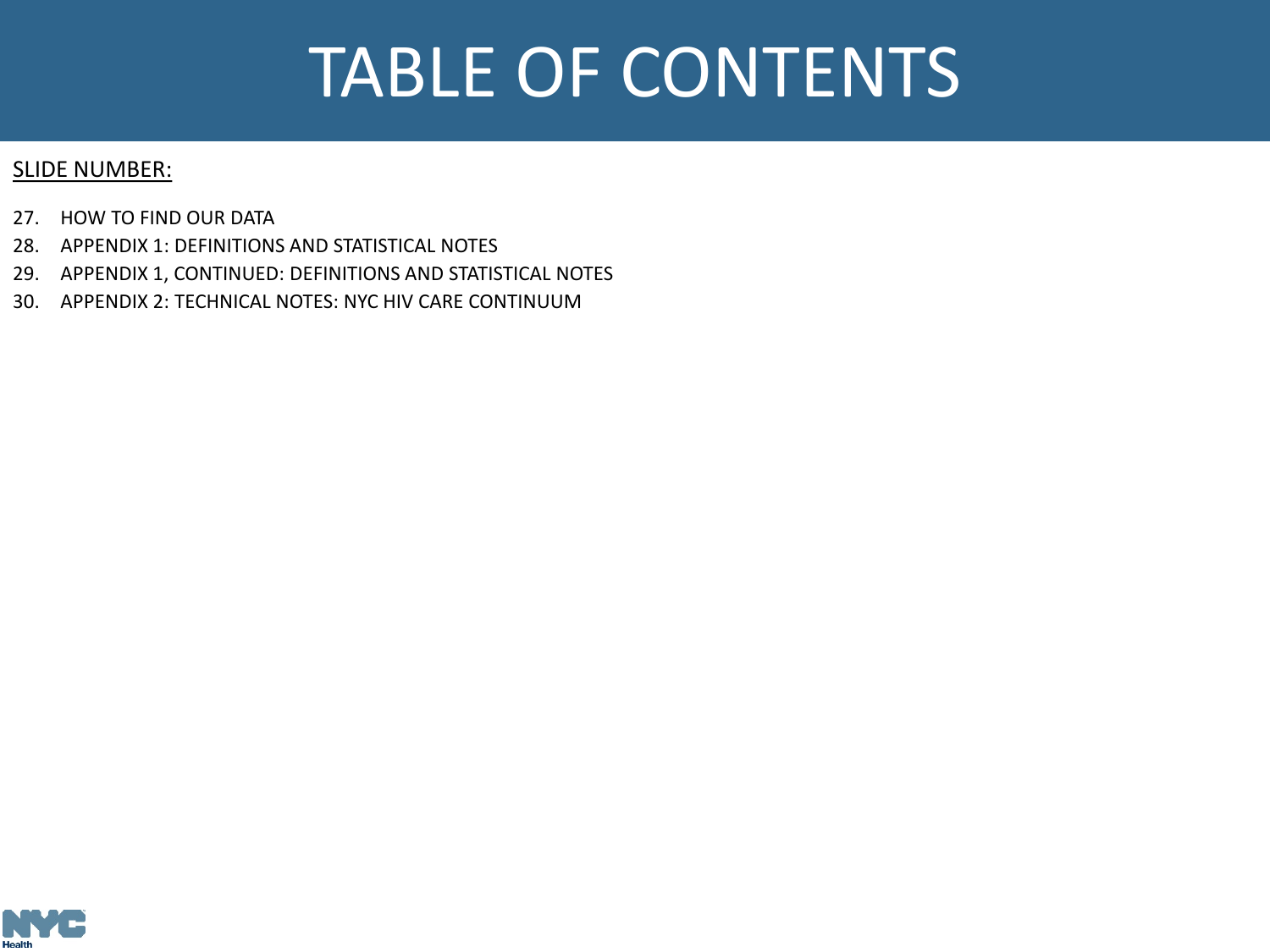# <span id="page-3-0"></span>HIV AMONG WOMEN<sup>1</sup> IN NYC, 2020 BASIC STATISTICS

- **304 new HIV diagnoses**
	- Includes 54 concurrent HIV/AIDS diagnoses (18%)
	- Women comprise 52% of the population of NYC and 22% of new HIV diagnoses
- **246 new AIDS diagnoses**
- **595 deaths among women with HIV** 
	- 10.2 deaths per 1,000 mid-year women living with  $H<sup>2</sup>$

1Women includes transgender women and men includes transgender men. There were 48 new HIV diagnoses among transgender women in 2020. 2Rates are age-adjusted to the Census 2010 NYC population. As reported to the New York City Department of Health and Mental Hygiene by May 27, 2021.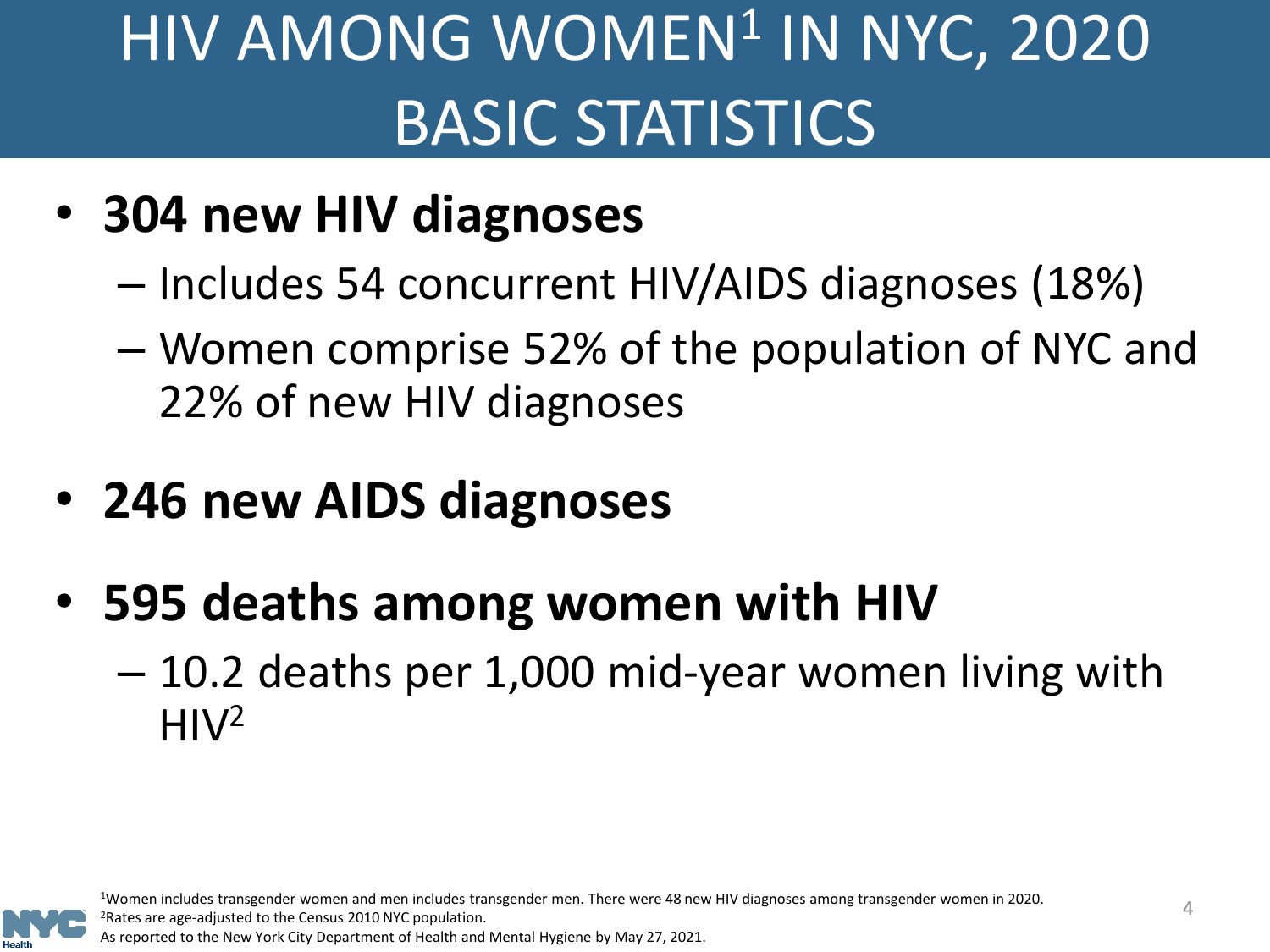## <span id="page-4-0"></span>PERCENTAGE OF NEW HIV DIAGNOSES AMONG WOMEN BY RACE/ETHNICITY IN NYC, 2020



**In 2020, 1,396 people were newly diagnosed with HIV in NYC and of these, 304 were among women. Black women accounted for the majority (60%) of new HIV diagnoses among women in 2020.**



API = Asian/Pacific Islander.

Women includes transgender women.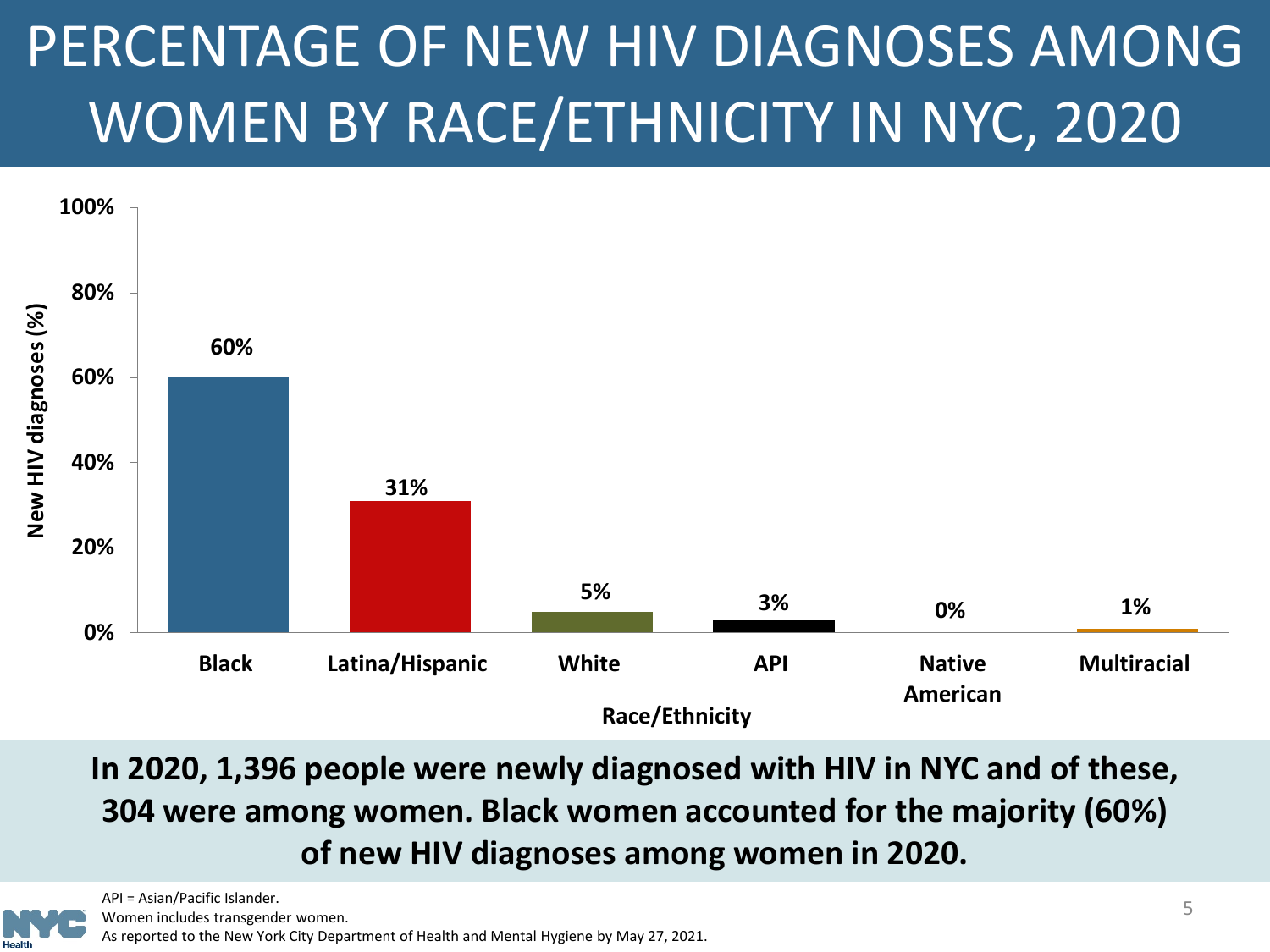### <span id="page-5-0"></span>NUMBER OF NEW HIV DIAGNOSES AMONG WOMEN BY RACE/ETHNICITY IN NYC, 2016-2020



#### **Black women accounted for the majority of new HIV diagnoses among women from 2016 to 2020.**



API = Asian/Pacific Islander. Women includes transgender women. For new HIV diagnoses among Native American women, there were N=0 in 2016, N=2 in 2017, N=0 in 2018, N=0 in 2019, and N=0 in 2020. As reported to the New York City Department of Health and Mental Hygiene by May 27, 2021.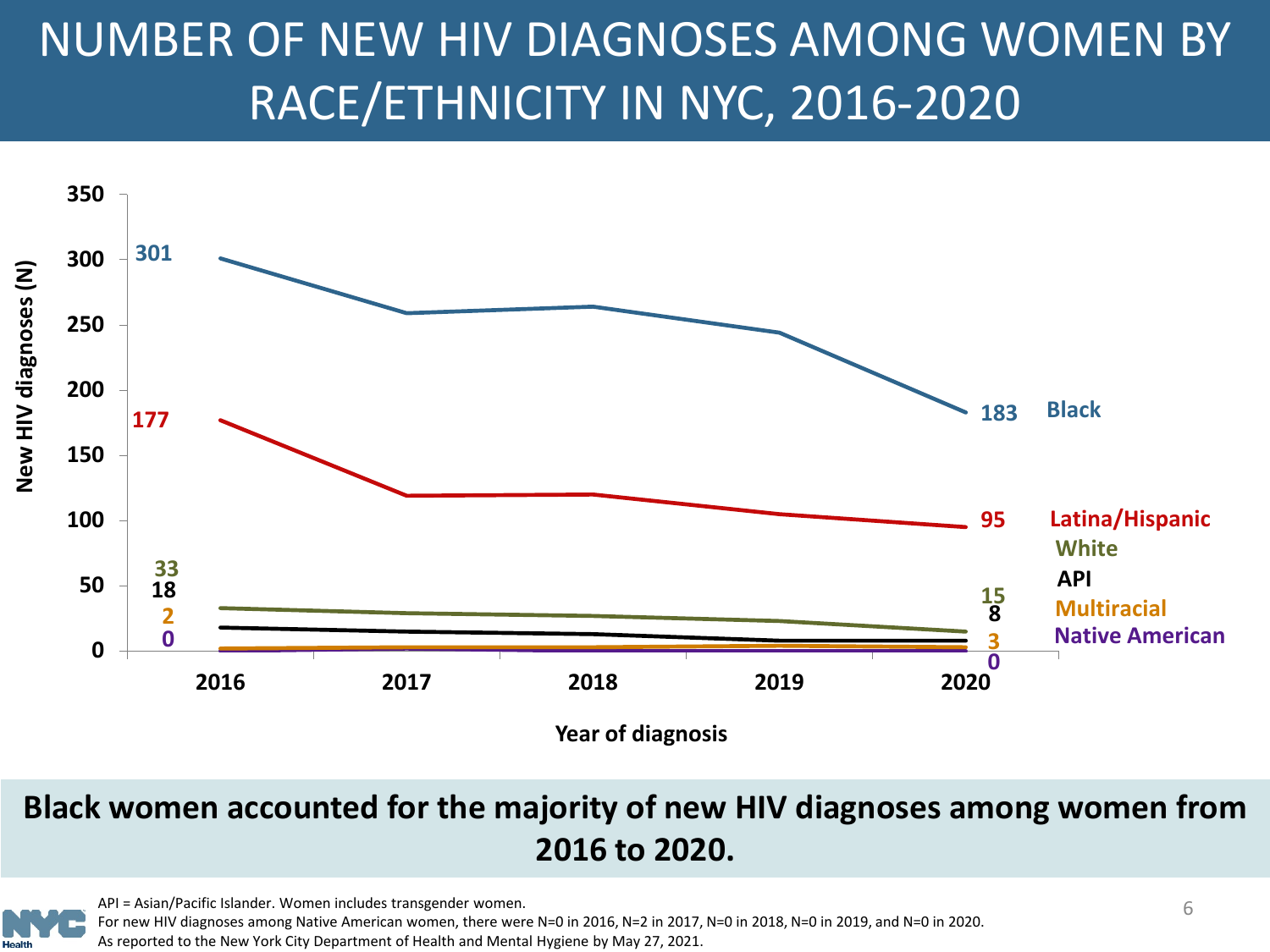### <span id="page-6-0"></span>NUMBER OF NEW HIV DIAGNOSES AMONG WOMEN BY RACE/ETHNICITY AND AGE IN NYC, 2020



#### **Most newly diagnosed Black and Latina/Hispanic women were ages 20-39.**

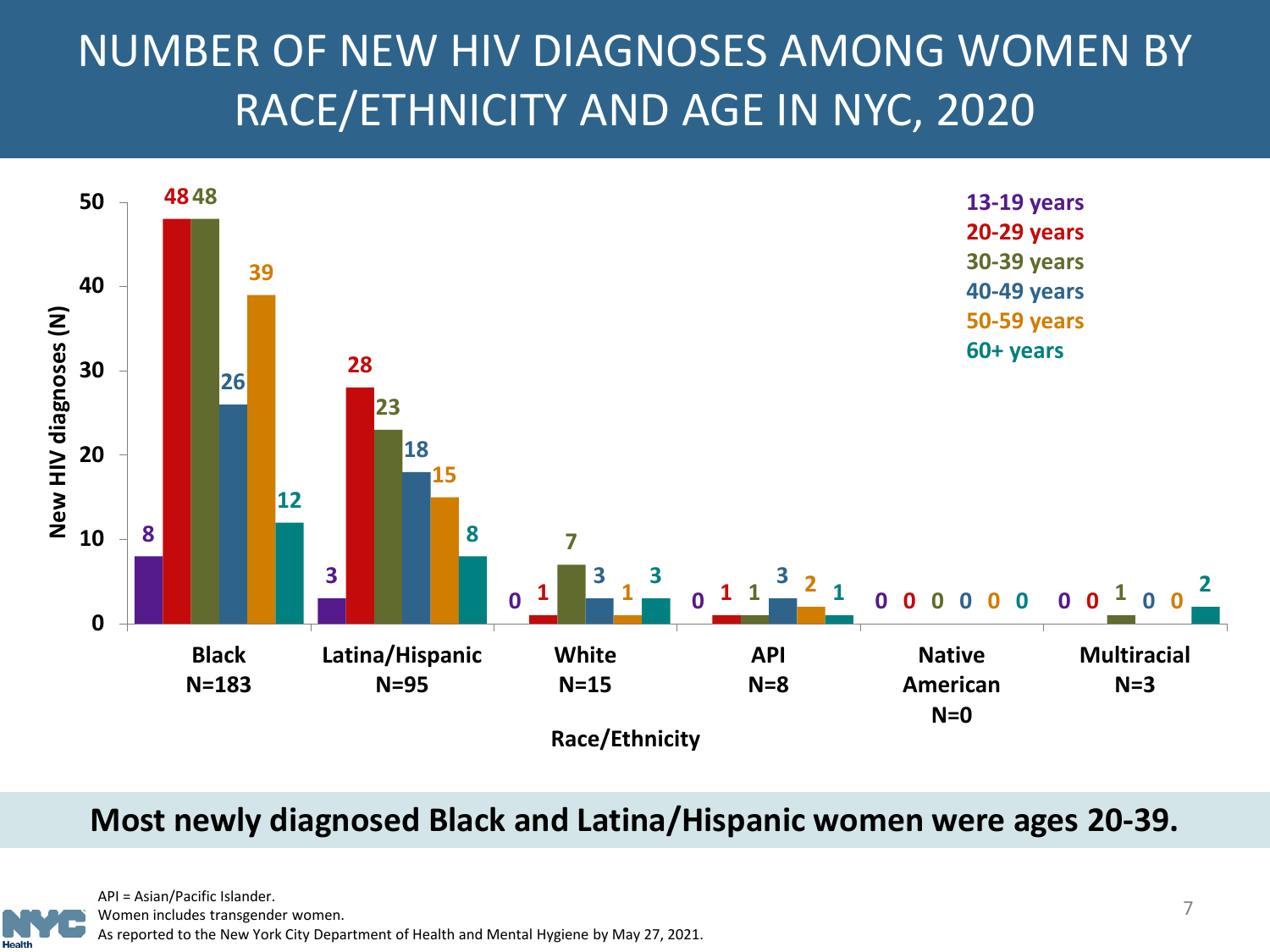### <span id="page-7-0"></span>NUMBER OF NEW HIV DIAGNOSES AMONG WOMEN BY BOROUGH OF RESIDENCE AND RACE/ETHNICITY IN NYC, 2020



**Black women in Brooklyn, the Bronx, and Manhattan comprised the largest proportion of new HIV diagnoses in women in 2020.**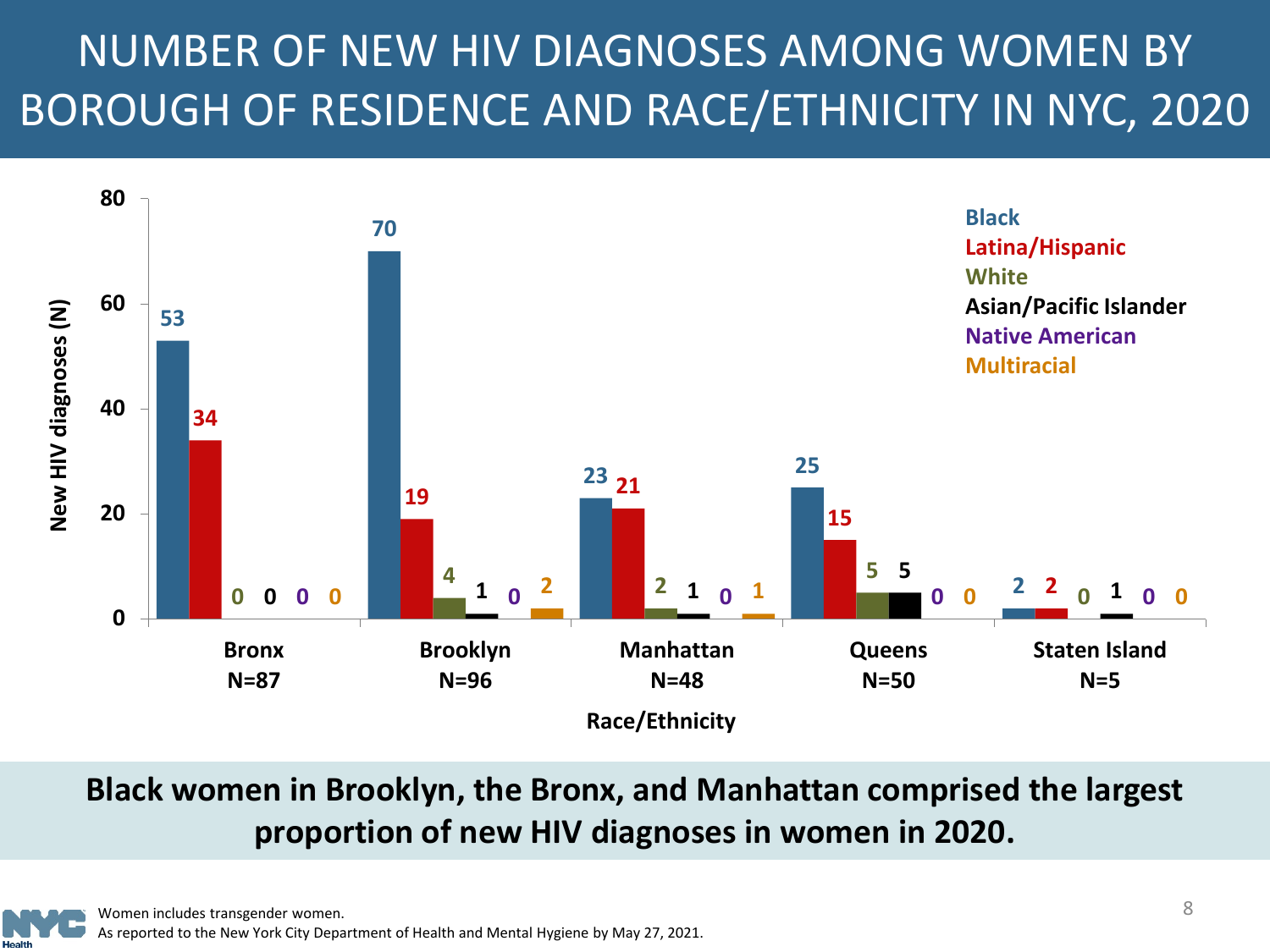### <span id="page-8-0"></span>NUMBER OF NEW HIV DIAGNOSES AMONG WOMEN BY AGE IN NYC, 2016-2020



#### **New HIV diagnoses in women declined among all age groups from 2016 to 2020.**

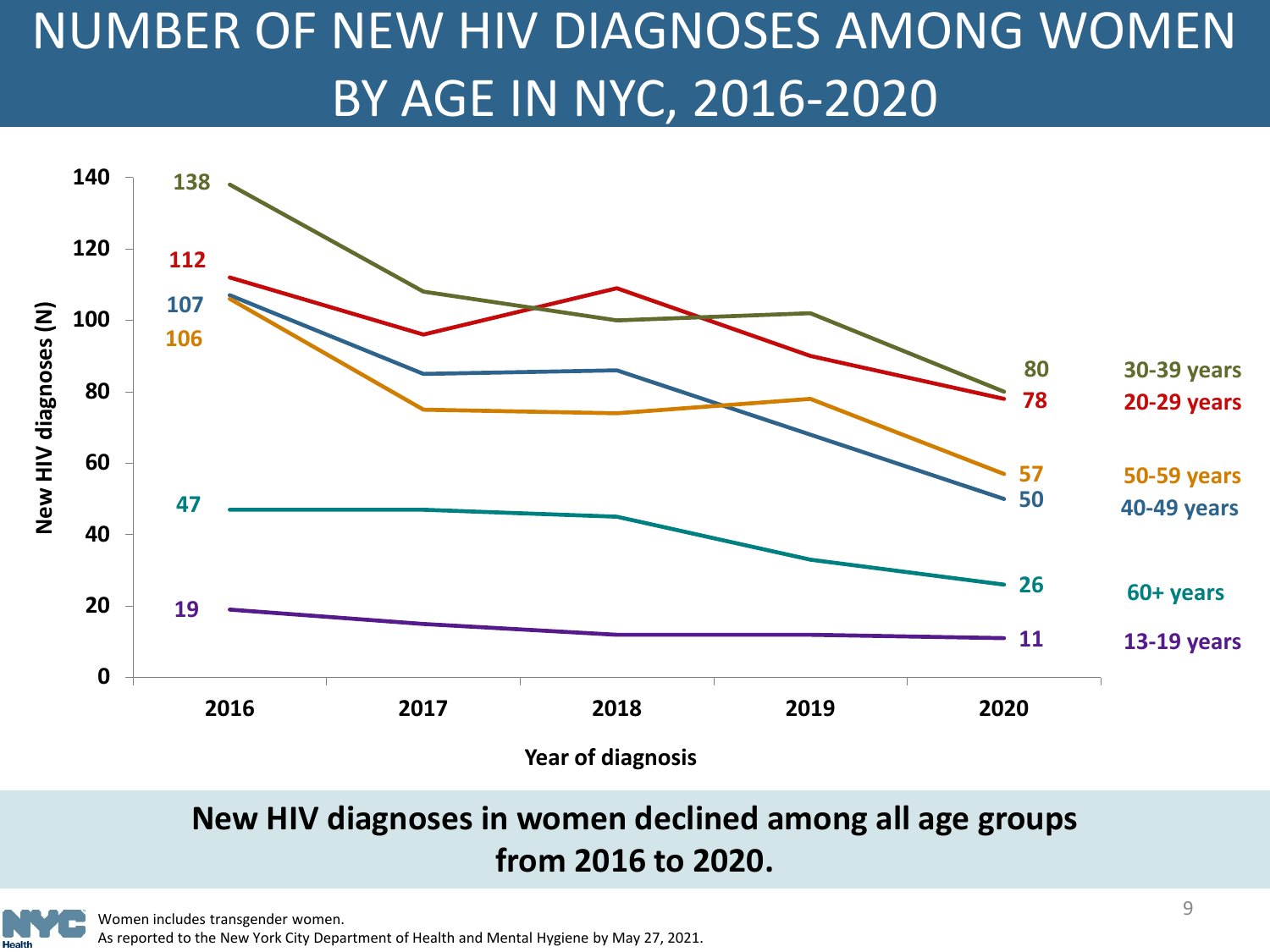## <span id="page-9-0"></span>PERCENTAGE OF NEW HIV DIAGNOSES BY TRANSMISSION CATEGORY IN NYC, 2020



#### **Women comprised a larger proportion of newly HIV diagnosed people with heterosexual contact and TG-SC than those with a history of IDU.**

IDU=injection drug use history; TG-SC=transgender people with sexual contact.

1The IDU transmission category for men includes men who have sex with men and have a history of injection drug use (MSM-IDU).

Women includes transgender women and men includes transgender men.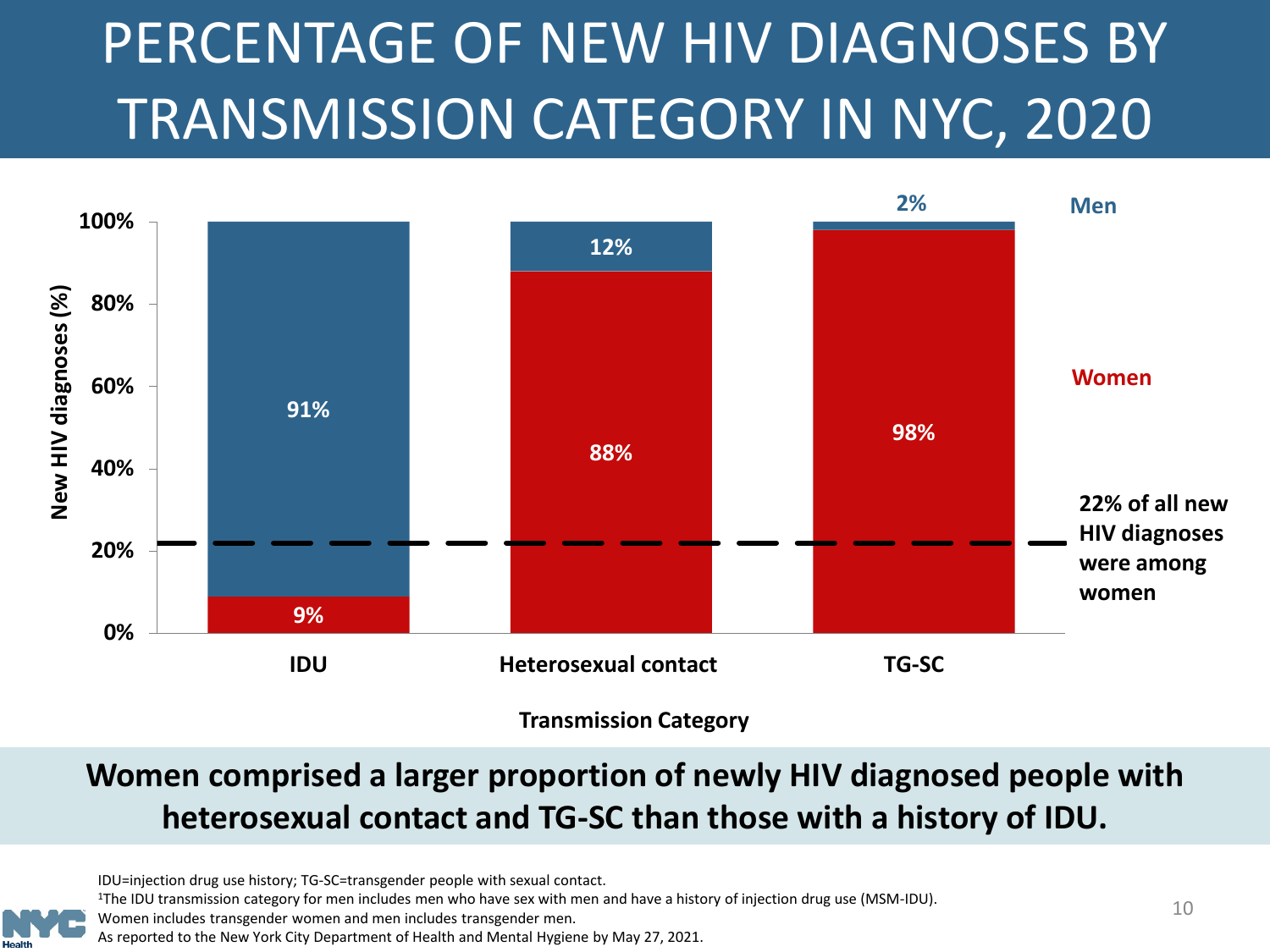### <span id="page-10-0"></span>PERCENTAGE OF NEW HIV DIAGNOSES AMONG WOMEN BY TRANSMISSION CATEGORY IN NYC, 2016-2020



#### **In 2020, 77% of new HIV diagnoses among women with a known transmission category were attributed to heterosexual contact.**

TG-SC=transgender people with sexual contact; IDU=injection drug use history.

Unknown transmission category excluded from the total Ns and from percentage calculations. There were N=84 women with an unknown transmission category newly diagnosed with HIV in 2020 (27.6% of all new diagnoses among women).

Women includes transgender women.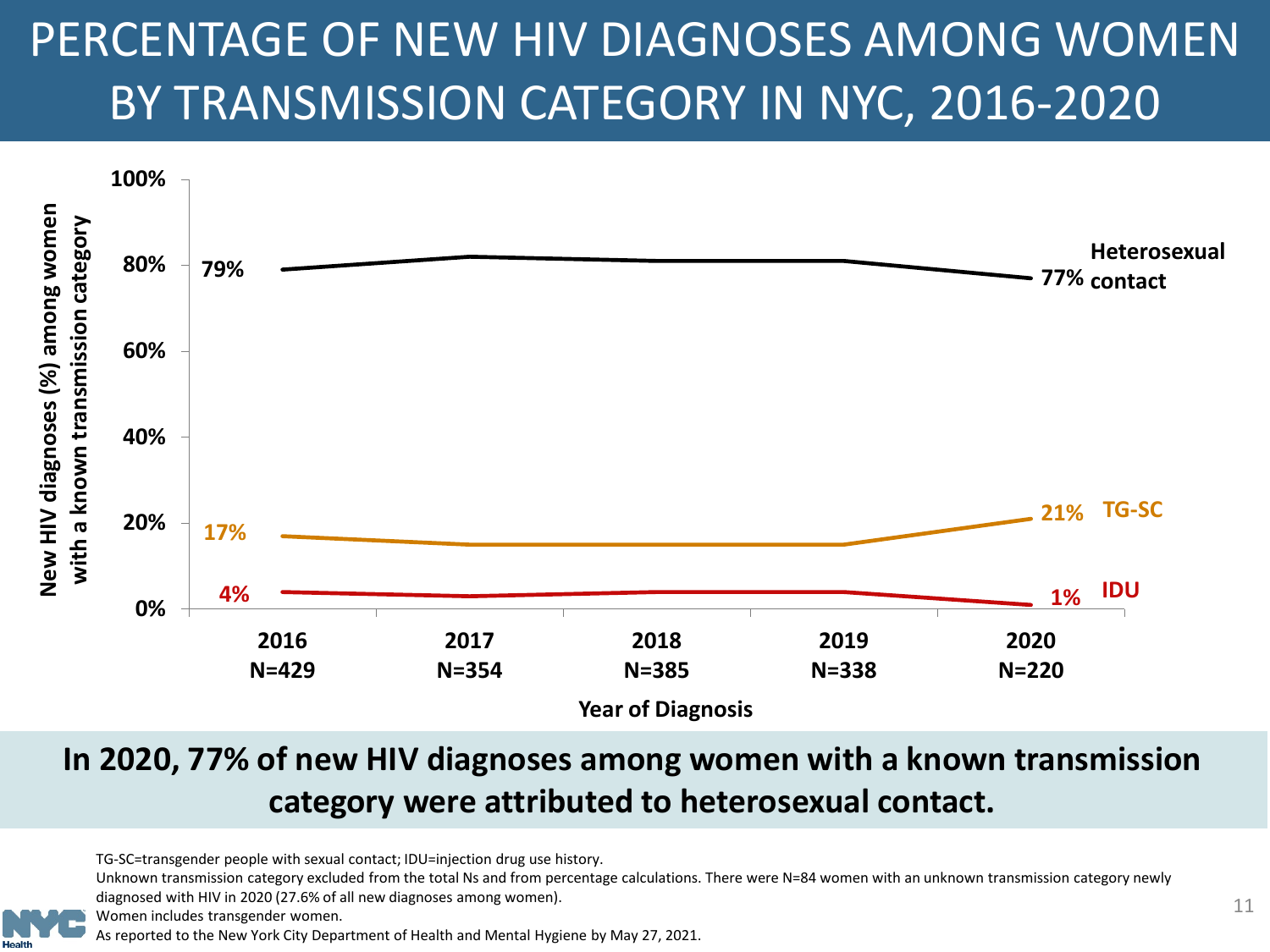## <span id="page-11-0"></span>PERCENTAGE OF NEW HIV DIAGNOSES BY GENDER AND BOROUGH IN NYC, 2020



**Borough of Residence**

#### **In 2020, women comprised a larger proportion of new HIV diagnoses in the Bronx and Brooklyn than in other boroughs.**



Women includes transgender women and men includes transgender men. New HIV diagnoses residing outside of NYC or with an unknown borough of residence not shown. As reported to the New York City Department of Health and Mental Hygiene by May 27, 2021.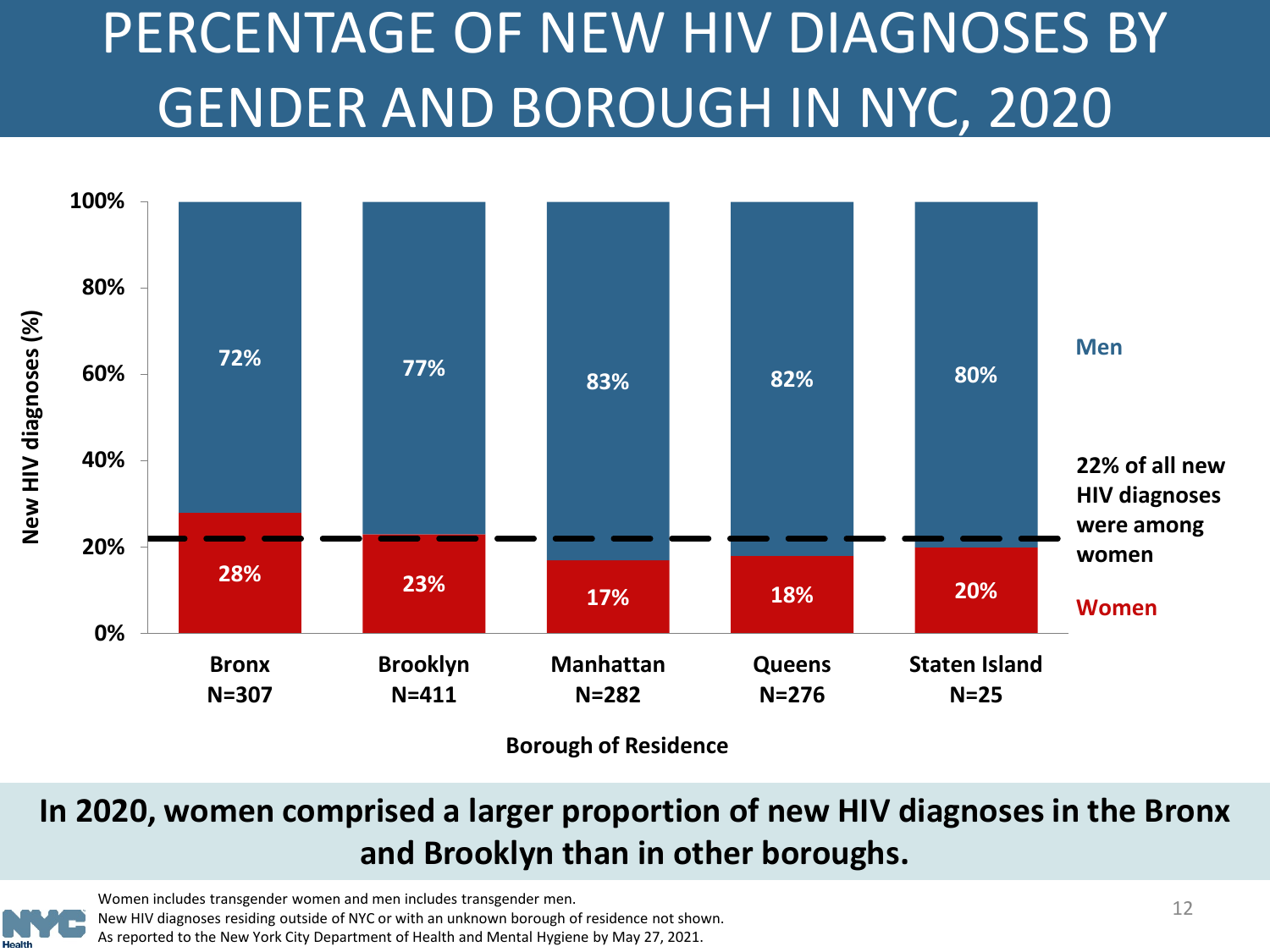### <span id="page-12-0"></span>HIV DIAGNOSIS RATE BY UHF AMONG WOMEN IN NYC, 2020



**Rates of new HIV diagnoses among women in 2020 were highest in High Bridge – Morrisania, East New York, and East Harlem.**

1Rates calculated using DOHMH 2019 population estimates, modified from US Census Bureau intercensal population estimates, updated September 2020. Women includes transgender women.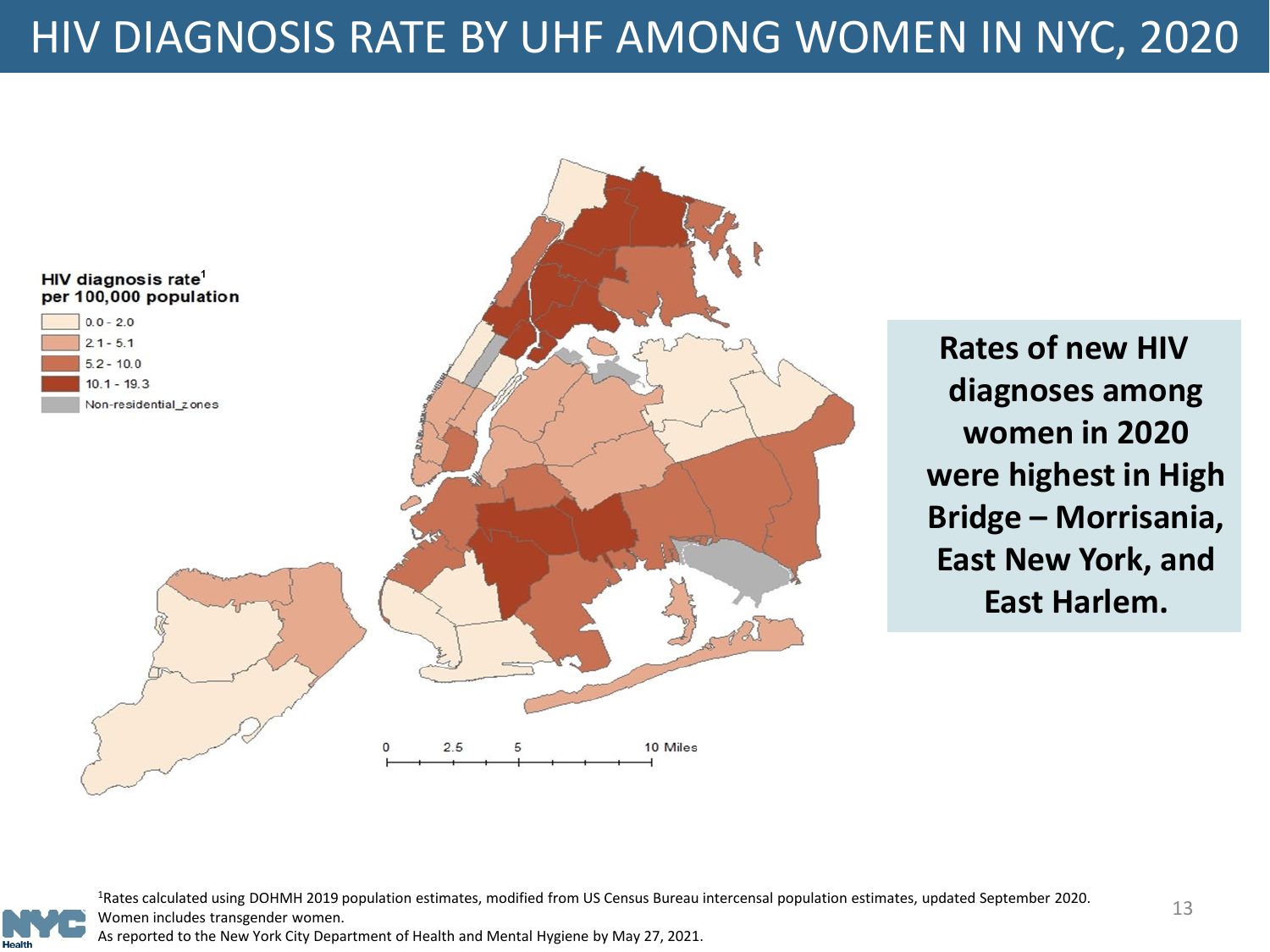#### <span id="page-13-0"></span>HIV PREVALENCE BY UHF AMONG WOMEN IN NYC, 2020



**The neighborhoods with the highest HIV prevalence among women in 2020 were Crotona – Tremont, Hunts Point – Mott Haven, and High Bridge – Morrisania.**

1Rates calculated using DOHMH 2019 population estimates, modified from US Census Bureau intercensal population estimates, updated September 2020. Women includes transgender women.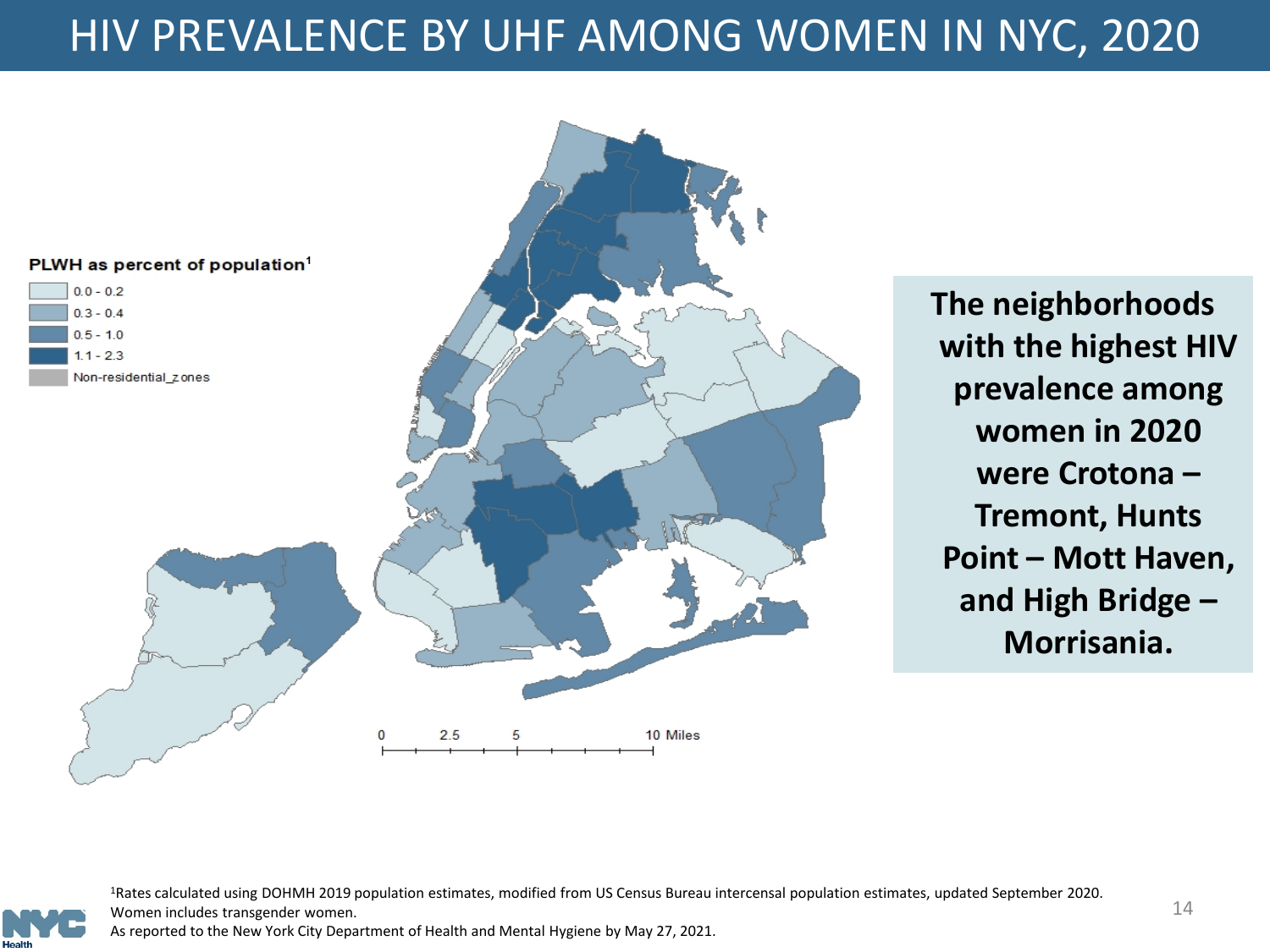### <span id="page-14-0"></span>PERCENTAGE OF NEW HIV DIAGNOSES AMONG WOMEN BORN OUTSIDE OF THE US BY REGION OF BIRTH, NYC 2020



**16% of women newly diagnosed in 2020 were born outside of the US. Of those, women born in the Caribbean1, Africa, and South America accounted for 89% of new diagnoses.**

1Excludes Puerto Rico and the US Virgin Islands.

Women includes transgender women.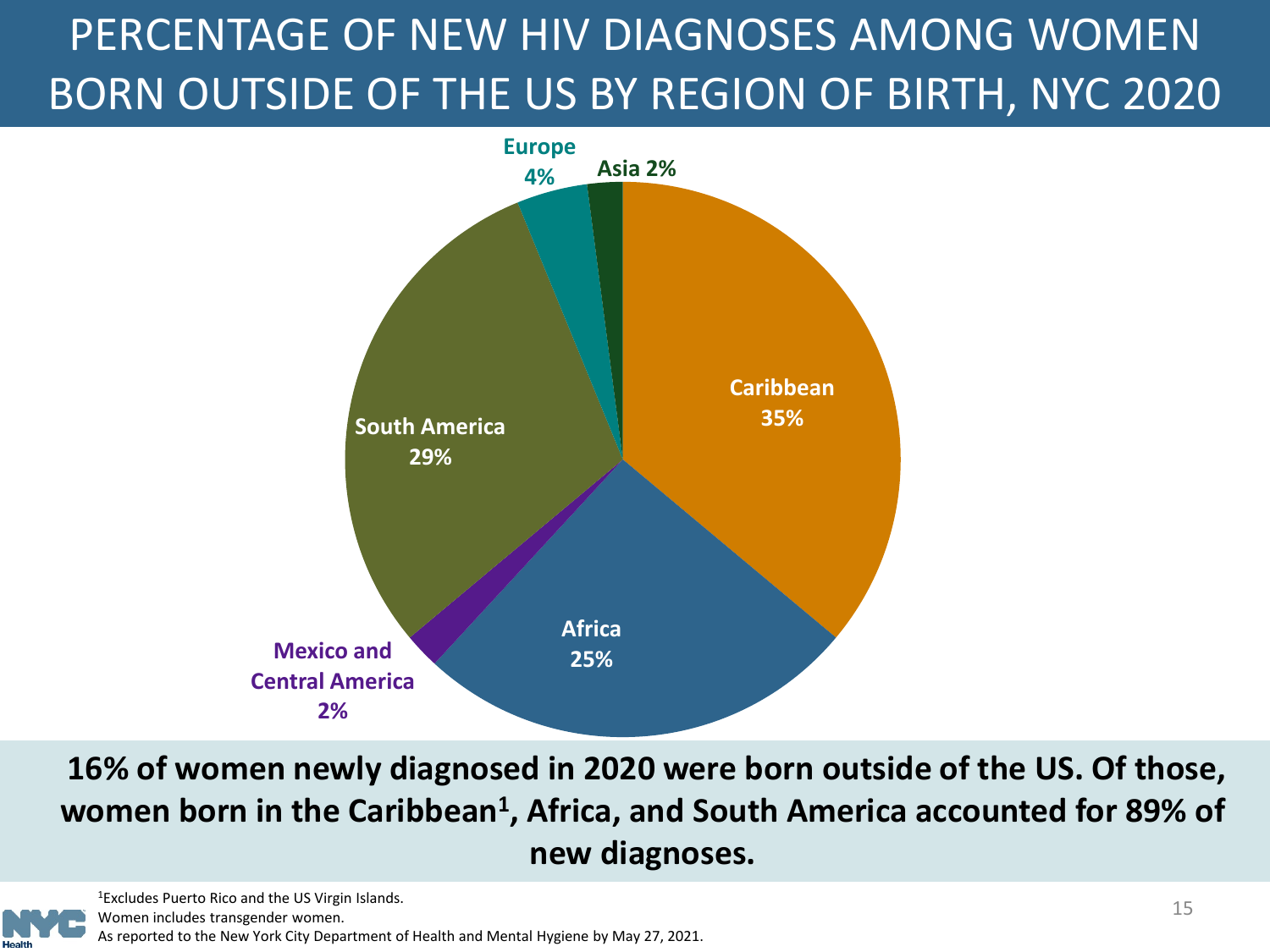### <span id="page-15-0"></span>PROPORTION OF NEW HIV DIAGNOSES CONCURRENT WITH AN AIDS DIAGNOSIS<sup>1</sup> AMONG WOMEN IN NYC, 2016-2020



#### **The proportion of new HIV diagnoses among women that were concurrent with an AIDS diagnosis was relatively consistent from 2016 to 2020.**



1AIDS diagnosis within 31 days of HIV diagnosis.

Women includes transgender women.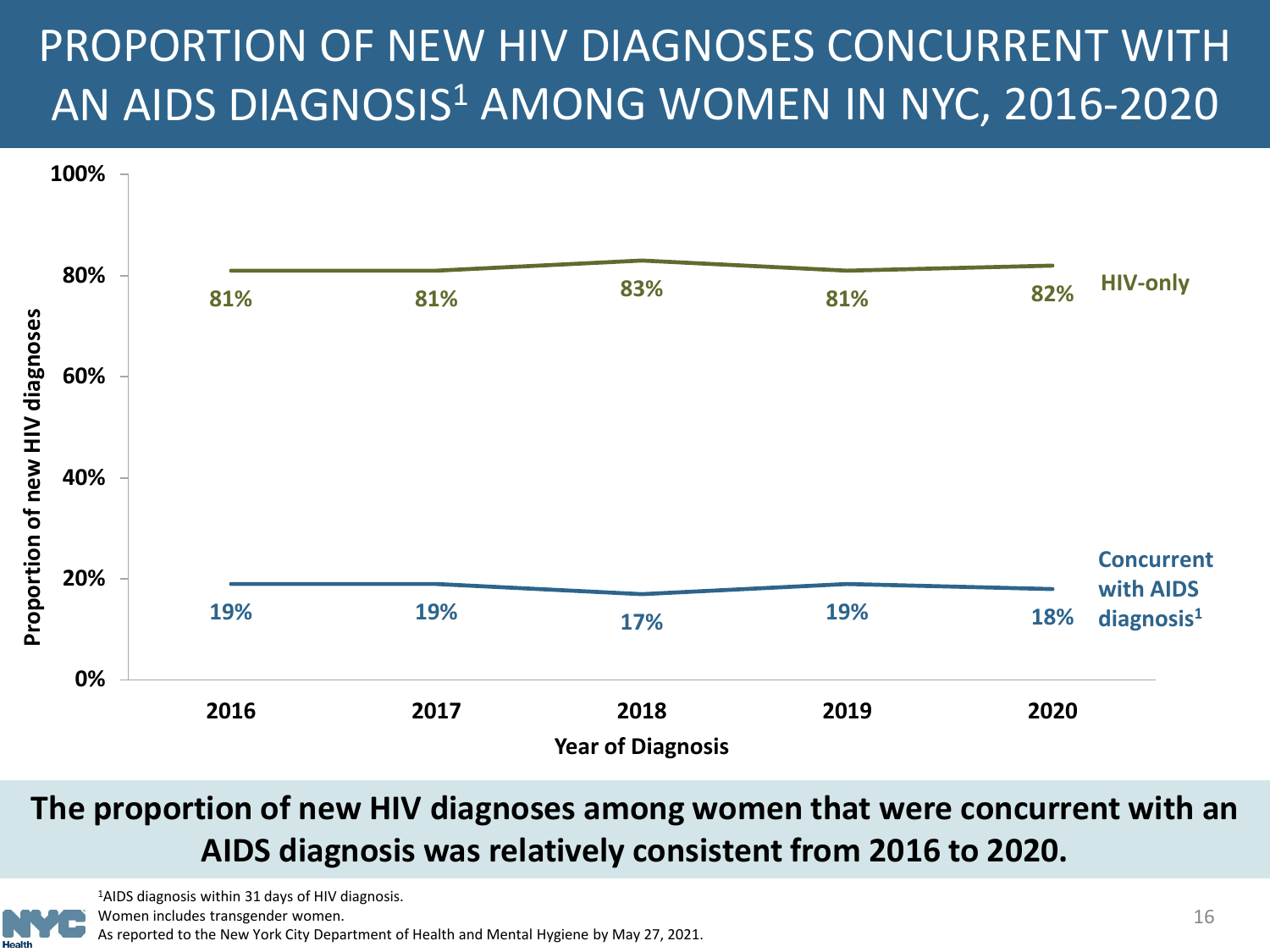### <span id="page-16-0"></span>AGE-ADJUSTED DEATH RATES<sup>1</sup> PER 1,000 MID-YEAR PLWH BY GENDER IN NYC, 2020



#### **The death rate among people with HIV/AIDS was higher in women (10.2 deaths per 1,000 people) than in men (8.8).**

1Rates are age-adjusted to the Census 2010 NYC population.

Death data for 2020 are incomplete. People newly diagnosed with HIV at death were excluded from the numerator.

Women includes transgender women and men includes transgender men.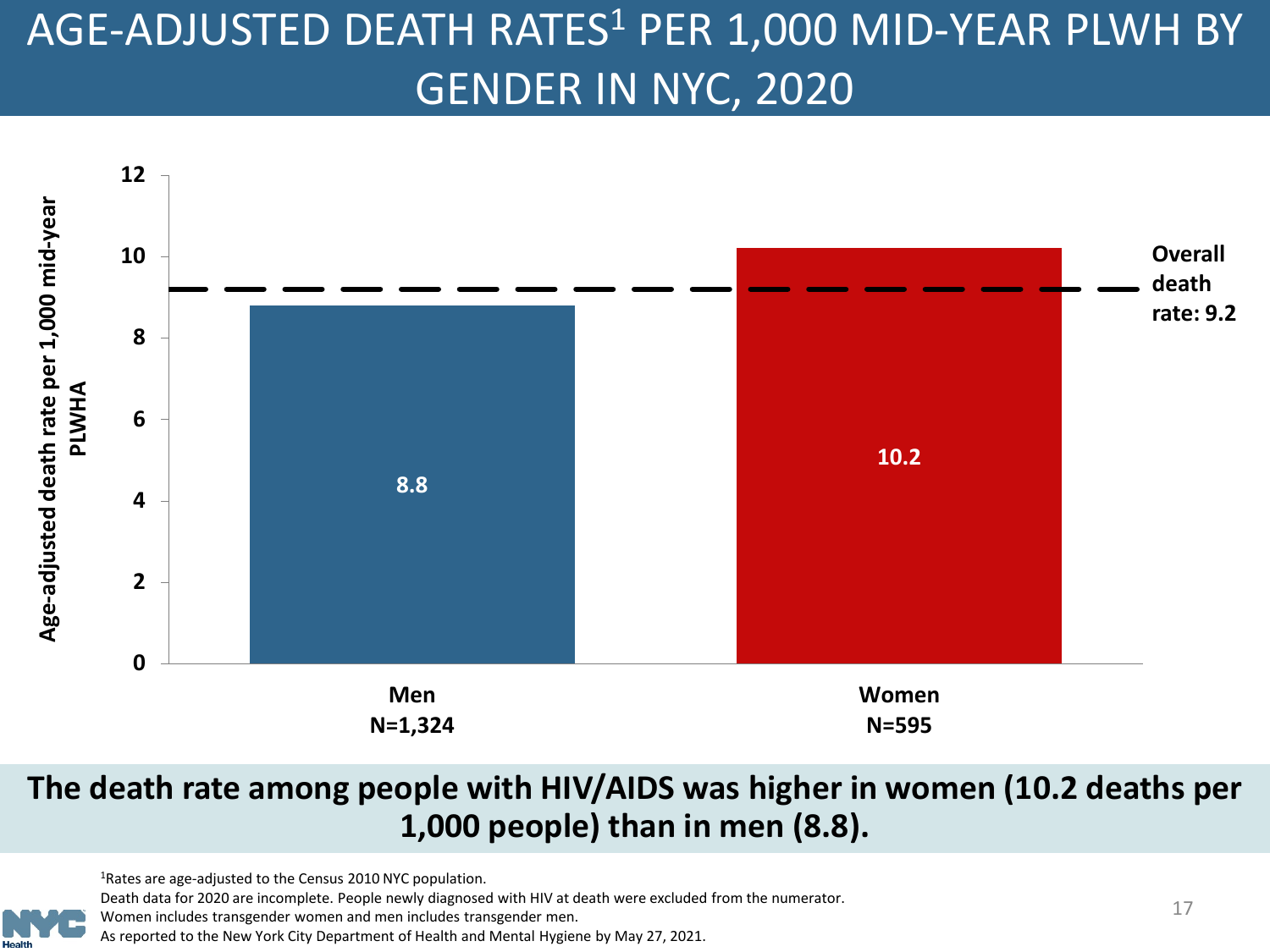### <span id="page-17-0"></span>AGE-ADJUSTED DEATH RATE1 PER 1,000 MID-YEAR PLWH BY RACE/ETHNICITY AMONG WOMEN IN NYC, 2020



#### **In 2020, among all women with HIV, the age-adjusted death rate was highest among multiracial women, although the number of deaths was low (N=5).**

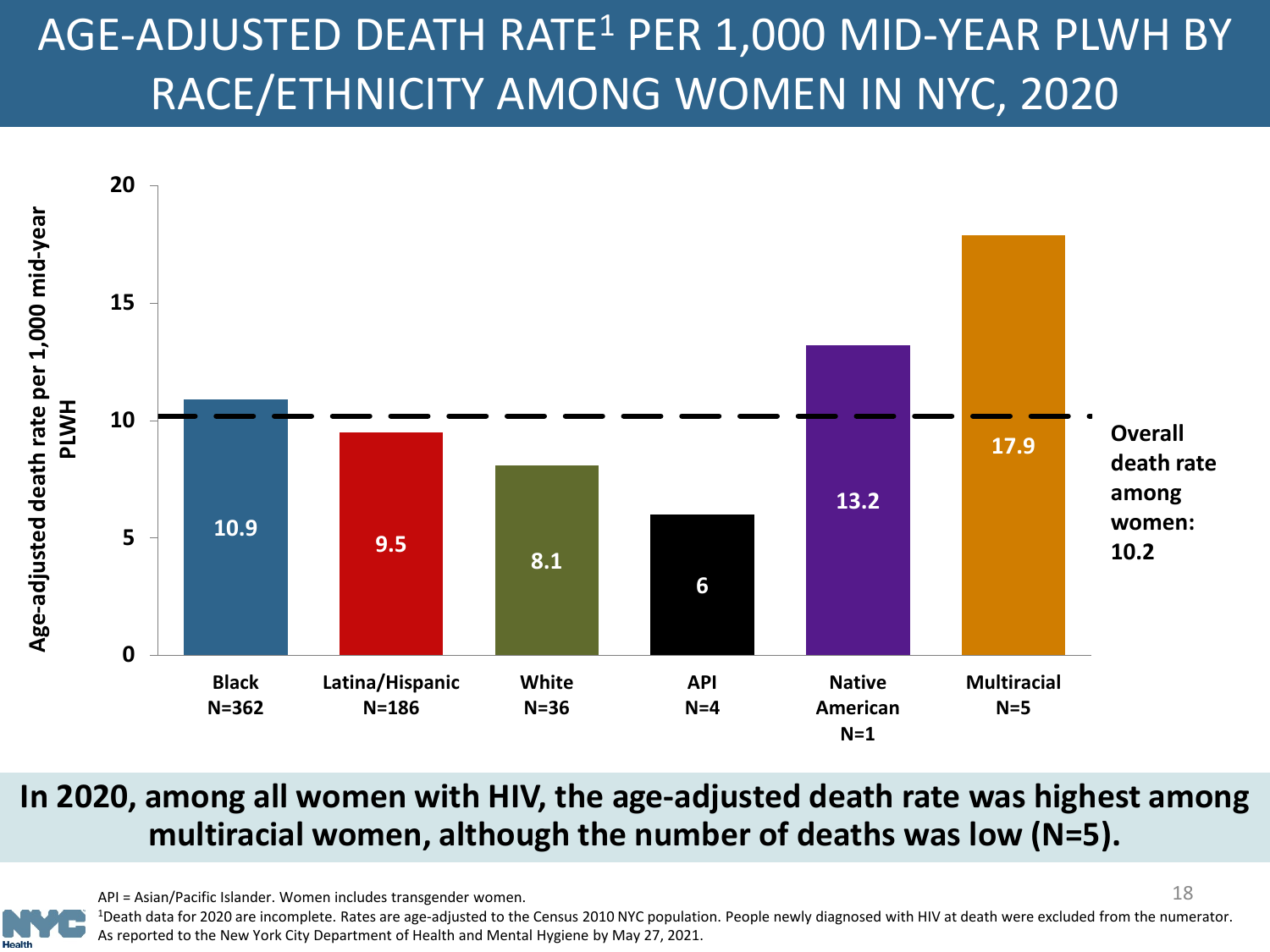### <span id="page-18-0"></span>CAUSE OF DEATH AMONG WOMEN WITH HIV IN NYC, 20191



**In 2019, over two-thirds of deaths among women with HIV were due to non-HIVrelated causes (71%). Among these, the top causes were non-HIV-related cancers (27%) and cardiovascular diseases (24%).**

Women includes transgender women.

1Cause of death data is not yet available for 2020.

<sup>2</sup>ICD10 codes B20-B24 were used to denote HIV-related deaths. For technical notes on cause of death by the NYC DOHMH's Office of Vital

Statistics see: [https://www1.nyc.gov/assets/doh/downloads/pdf/vs/2015sum.pdf](https://www1.nyc.gov/assets/doh/downloads/pdf/vs/2014sum.pdf).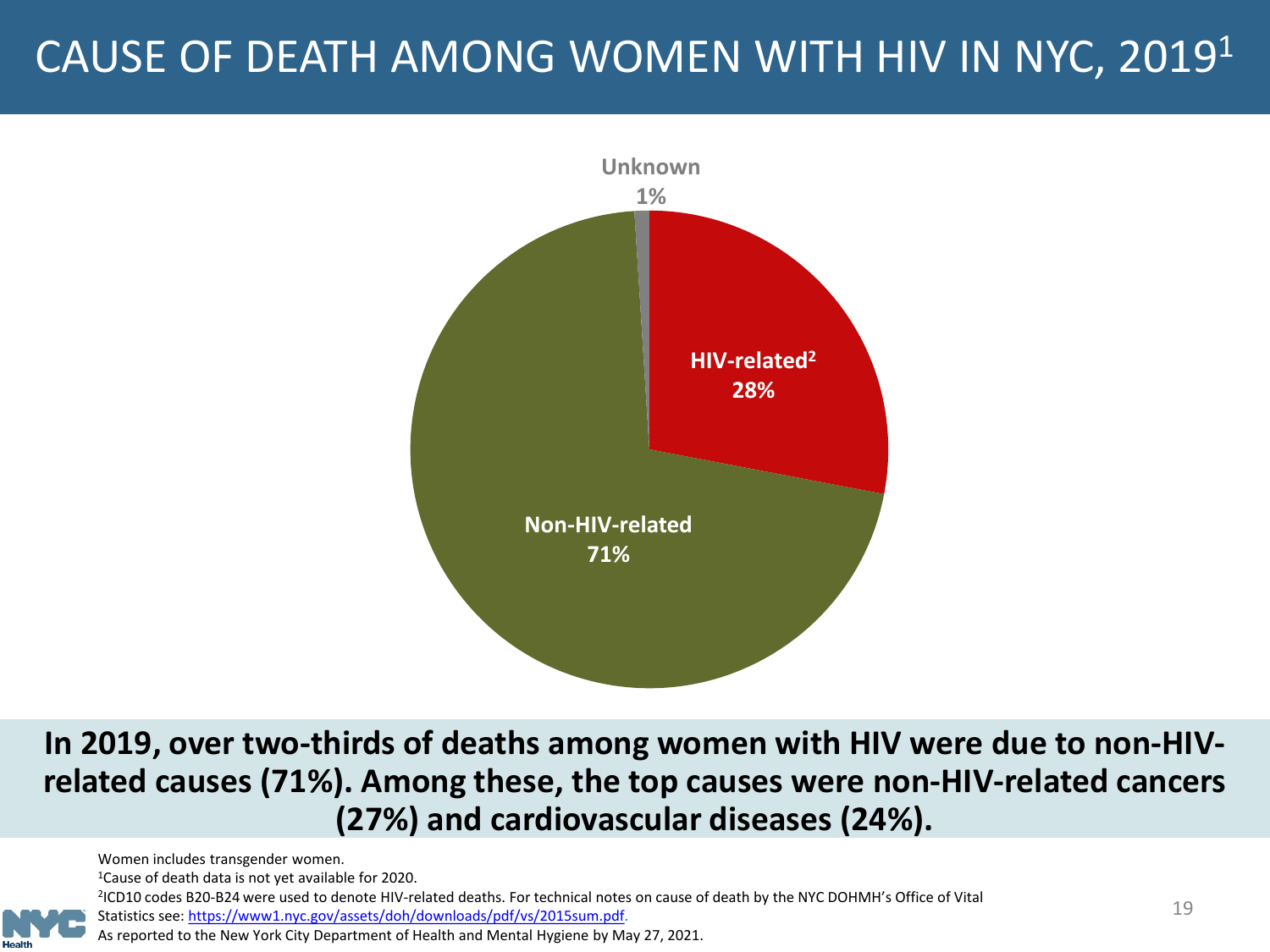### <span id="page-19-0"></span>PROPORTION OF WOMEN LIVING WITH HIV IN NYC ENGAGED IN SELECTED STAGES OF THE HIV CARE CONTINUUM, 2020



#### **Of the approximately 24,000 women with HIV living in NYC in 2020, 78% had a suppressed viral load.**



Women includes transgender women.

As reported to the New York City Department of Health and Mental Hygiene by May 27, 2021.

For more definitions of the stages of the continuum of care, see Appendix 2.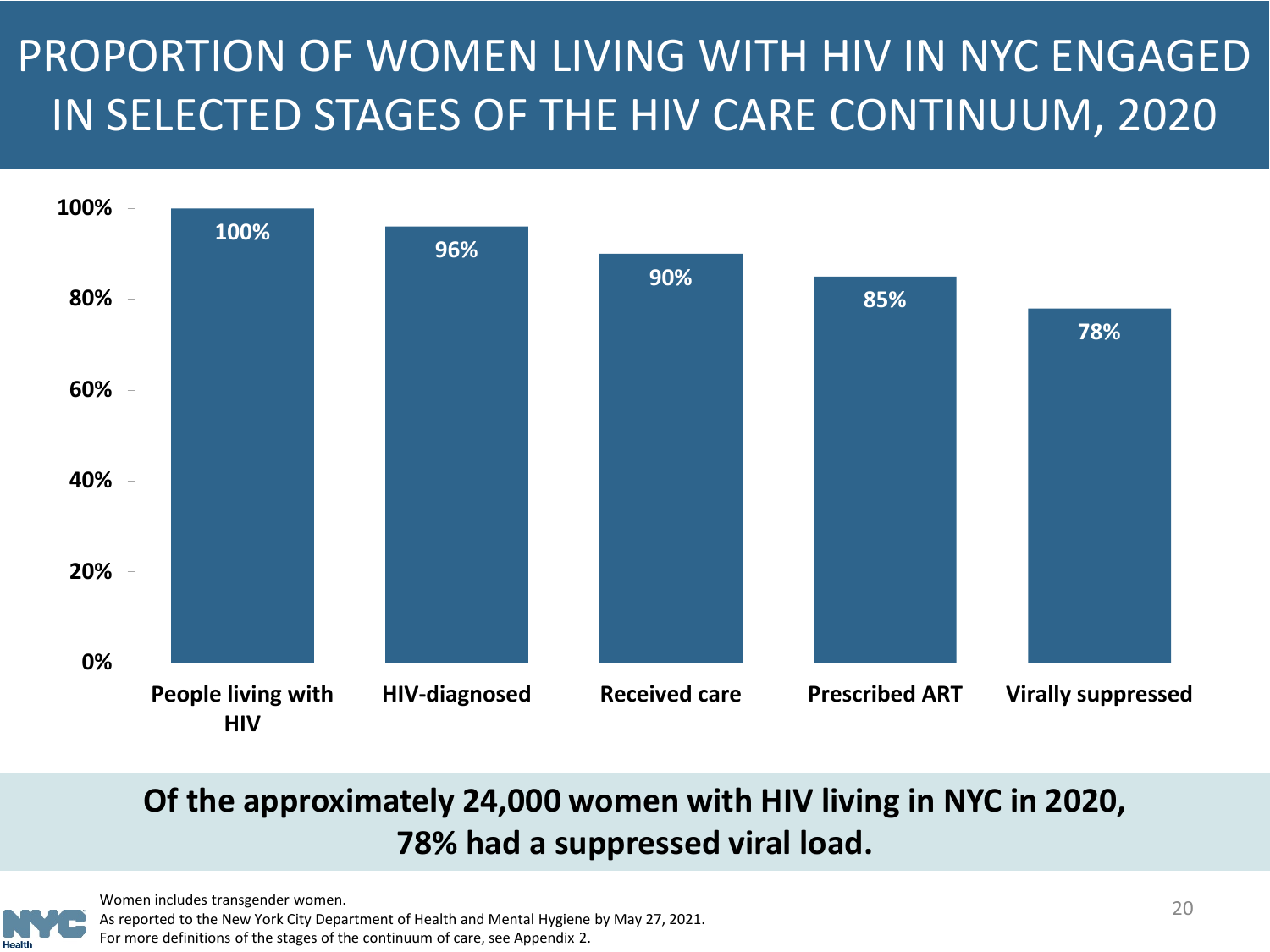### <span id="page-20-0"></span>PROPORTION OF BLACK WOMEN LIVING WITH HIV IN NYC ENGAGED IN SELECTED STAGES OF THE HIV CARE CONTINUUM, 2020



#### **Of the approximately 14,000 Black women with HIV living in NYC in 2020, 77% had a suppressed viral load.**

Women includes transgender women.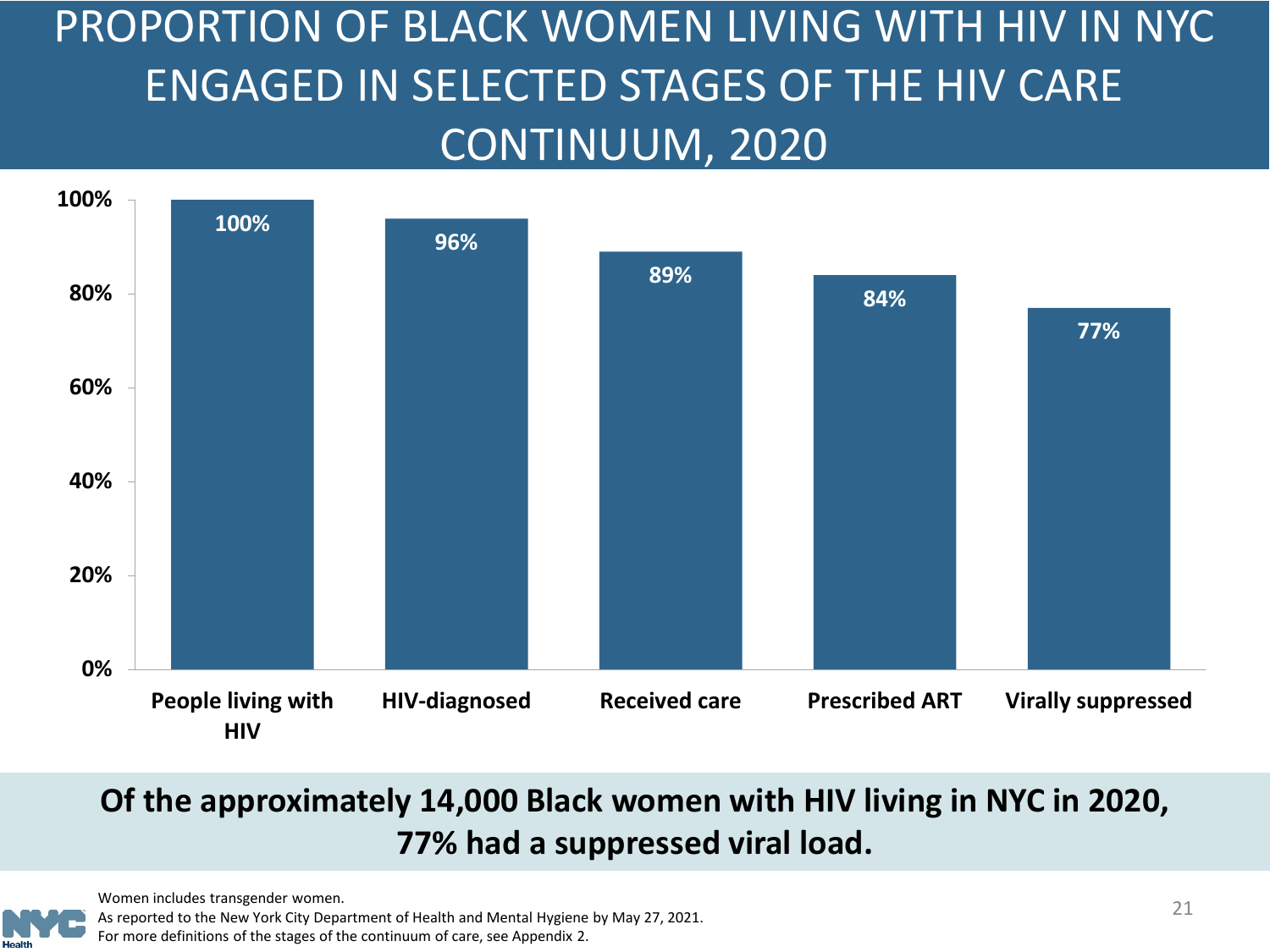### <span id="page-21-0"></span>PROPORTION OF WHITE WOMEN LIVING WITH HIV IN NYC ENGAGED IN SELECTED STAGES OF THE HIV CARE CONTINUUM, 2020



#### **Of the approximately 1,300 White women with HIV living in NYC in 2020, 84% had a suppressed viral load.**



Women includes transgender women.

As reported to the New York City Department of Health and Mental Hygiene by May 27, 2021.

For more definitions of the stages of the continuum of care, see Appendix 2.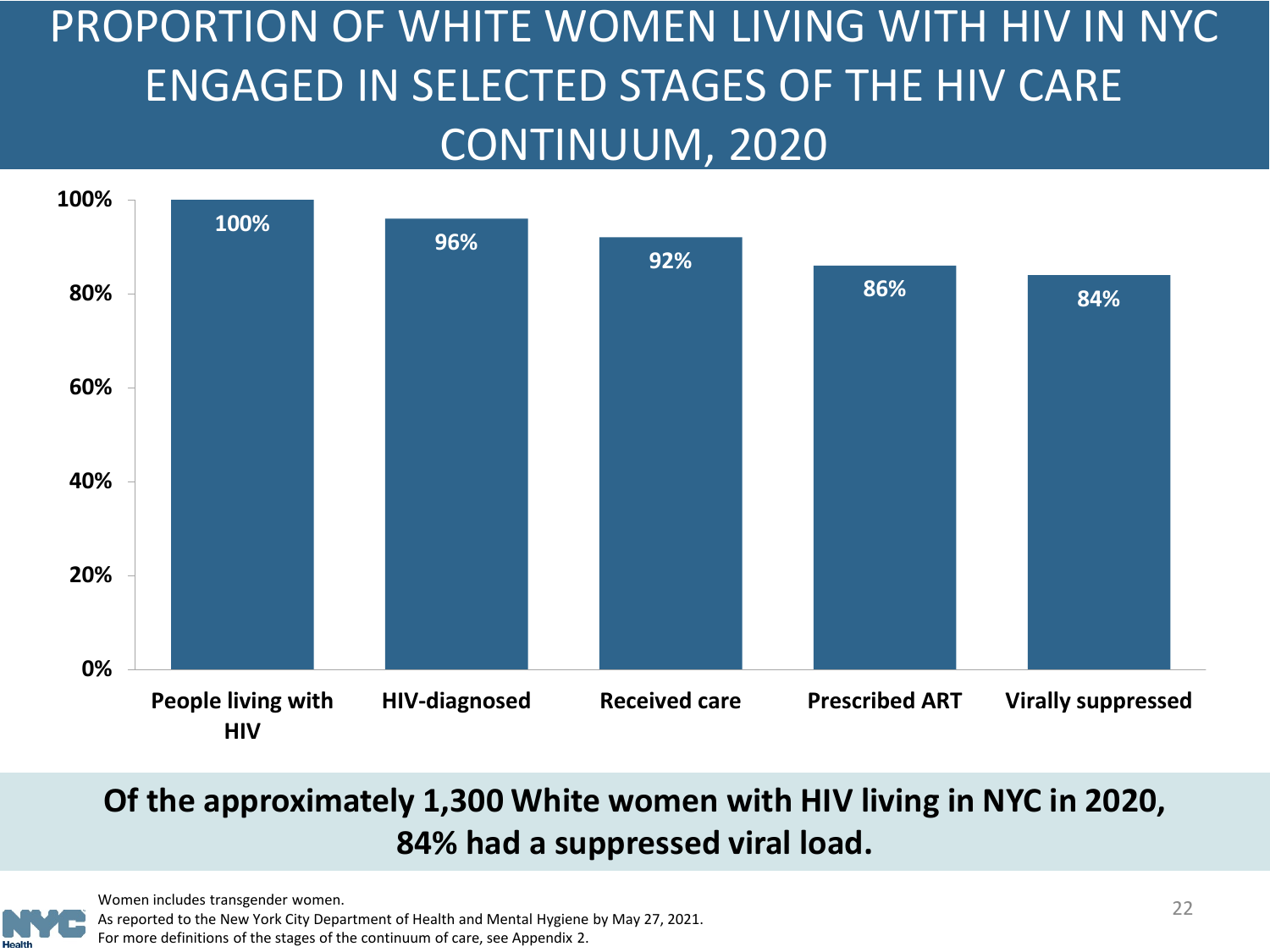<span id="page-22-0"></span>PROPORTION OF LATINA/HISPANIC WOMEN LIVING WITH HIV IN NYC ENGAGED IN SELECTED STAGES OF THE HIV CARE CONTINUUM, 2020



#### **Of the approximately 8,400 Latino/Hispanic women with HIV living in NYC in 2020, 80% had a suppressed viral load.**

Women includes transgender women.

As reported to the New York City Department of Health and Mental Hygiene by May 27, 2021. For more definitions of the stages of the continuum of care, see Appendix 2.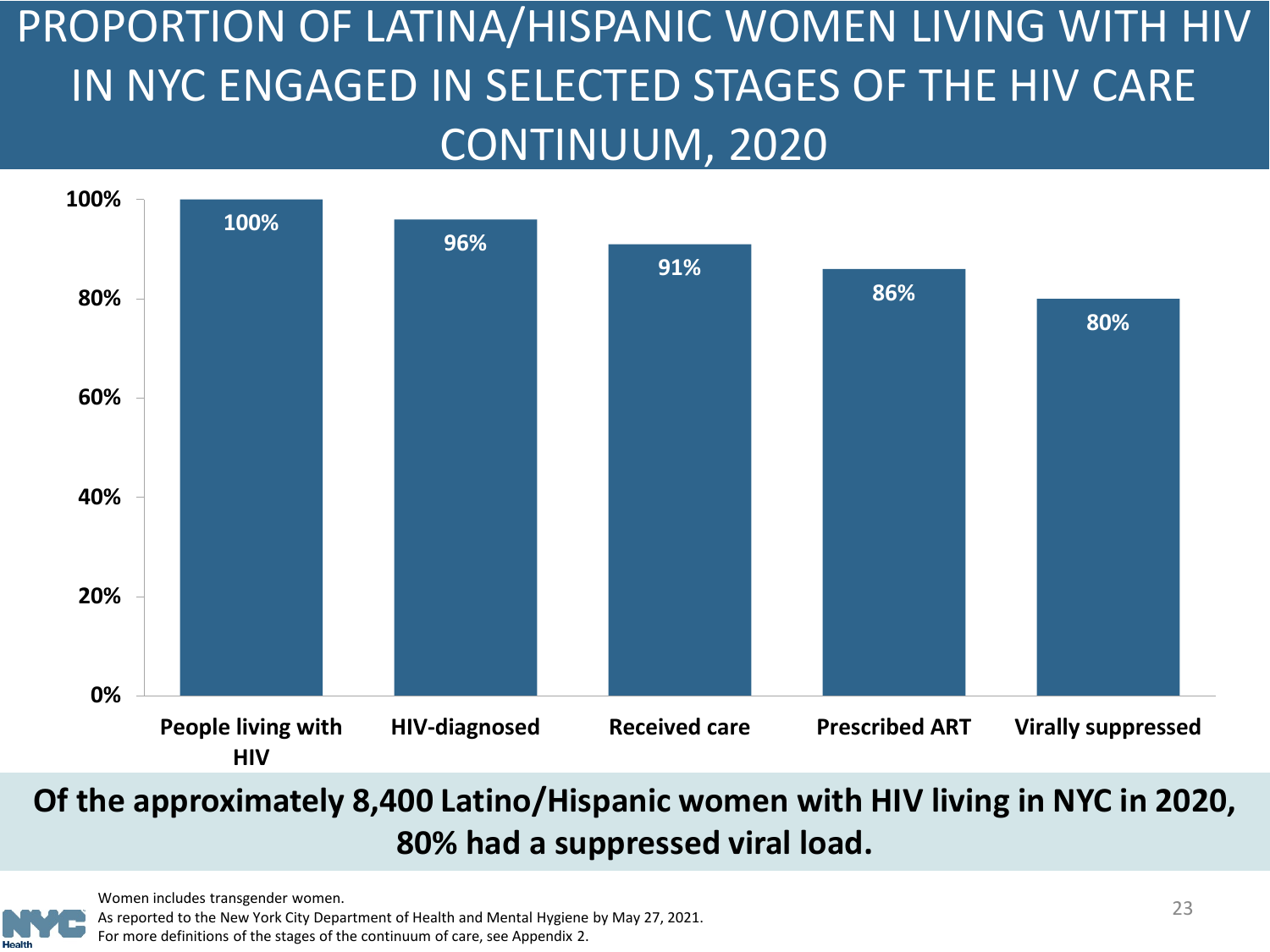<span id="page-23-0"></span>PROPORTION OF ASIAN/PACIFIC ISLANDER WOMEN LIVING WITH HIV IN NYC ENGAGED IN SELECTED STAGES OF THE HIV CARE CONTINUUM, 2020



#### **Of the approximately 350 Asian/Pacific Islander women with HIV living in NYC in 2020, 87% had a suppressed viral load.**

Women includes transgender women.

As reported to the New York City Department of Health and Mental Hygiene by May 27, 2021. For more definitions of the stages of the continuum of care, see Appendix 2.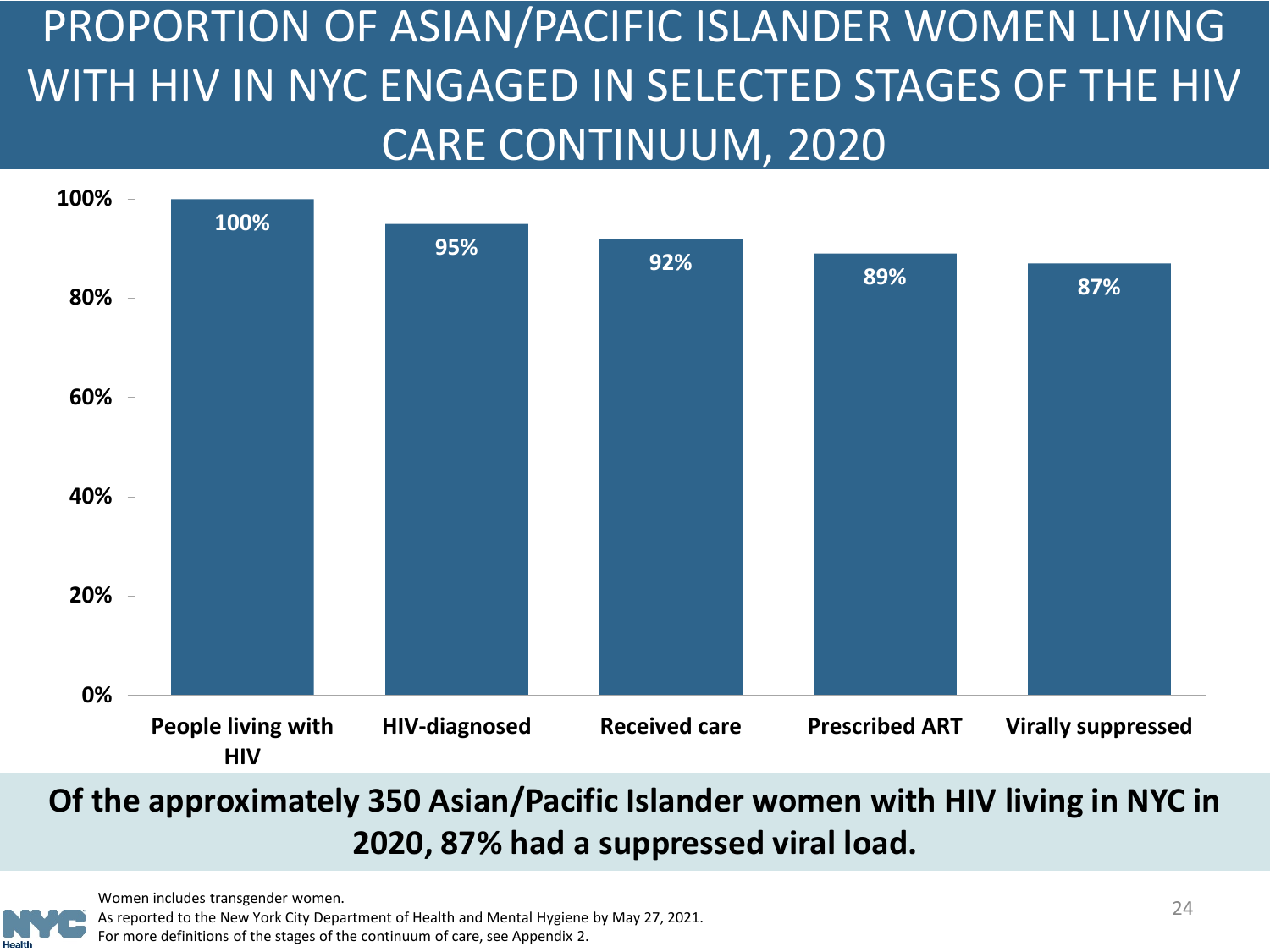<span id="page-24-0"></span>PROPORTION OF NATIVE AMERICAN WOMEN LIVING WITH HIV IN NYC ENGAGED IN SELECTED STAGES OF THE HIV CARE CONTINUUM, 2020



#### **Of the approximately 50 Native American women with HIV living in NYC in 2020, 85% had a suppressed viral load.**

Women includes transgender women.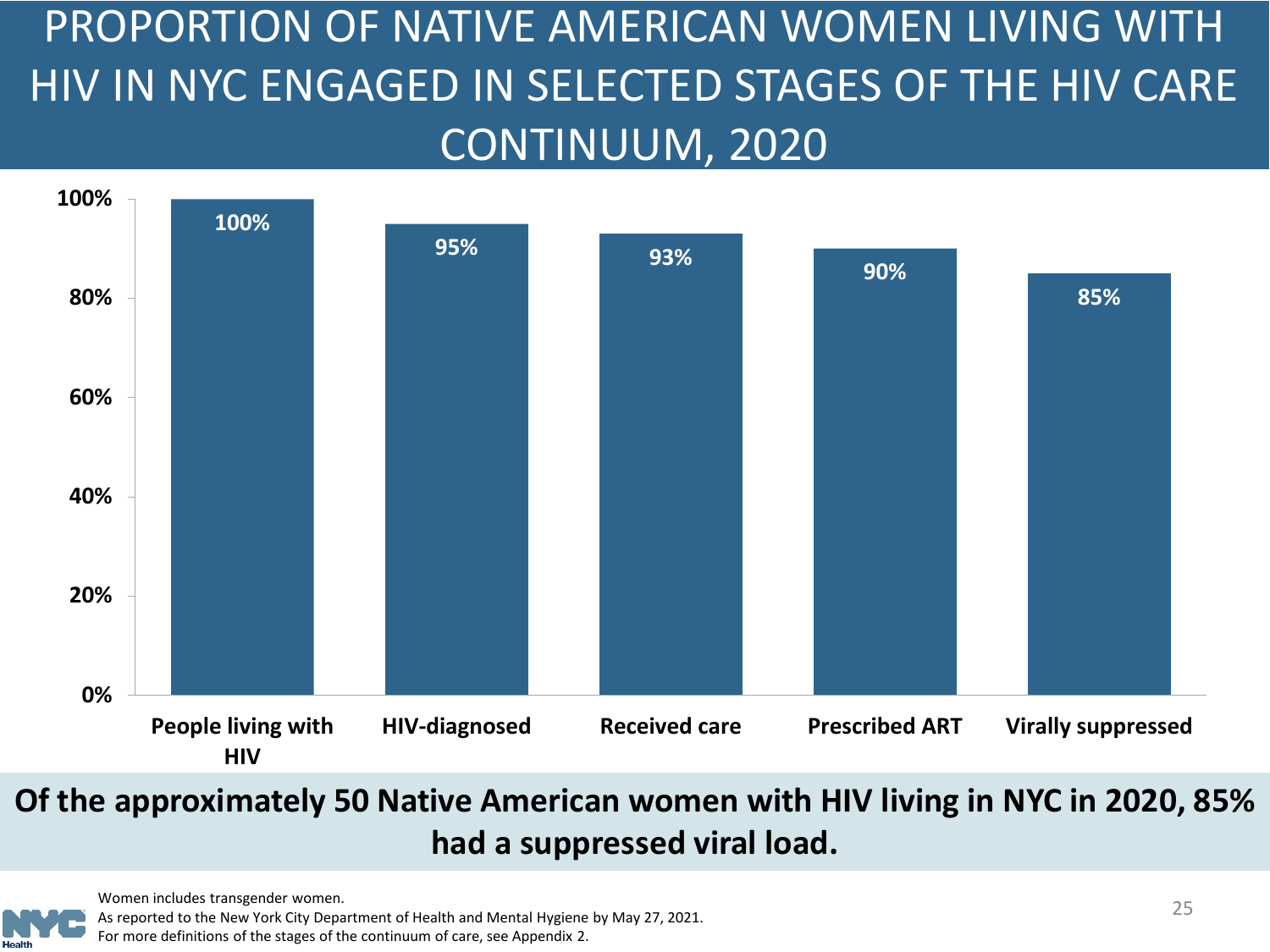### <span id="page-25-0"></span>PROPORTION OF MULTIRACIAL WOMEN LIVING WITH HIV IN NYC ENGAGED IN SELECTED STAGES OF THE HIV CARE CONTINUUM, 2020



#### **Of the approximately 90 multiracial women with HIV living in NYC in 2020, 73% had a suppressed viral load.**

Women includes transgender women.



As reported to the New York City Department of Health and Mental Hygiene by May 27, 2021.

For more definitions of the stages of the continuum of care, see Appendix 2.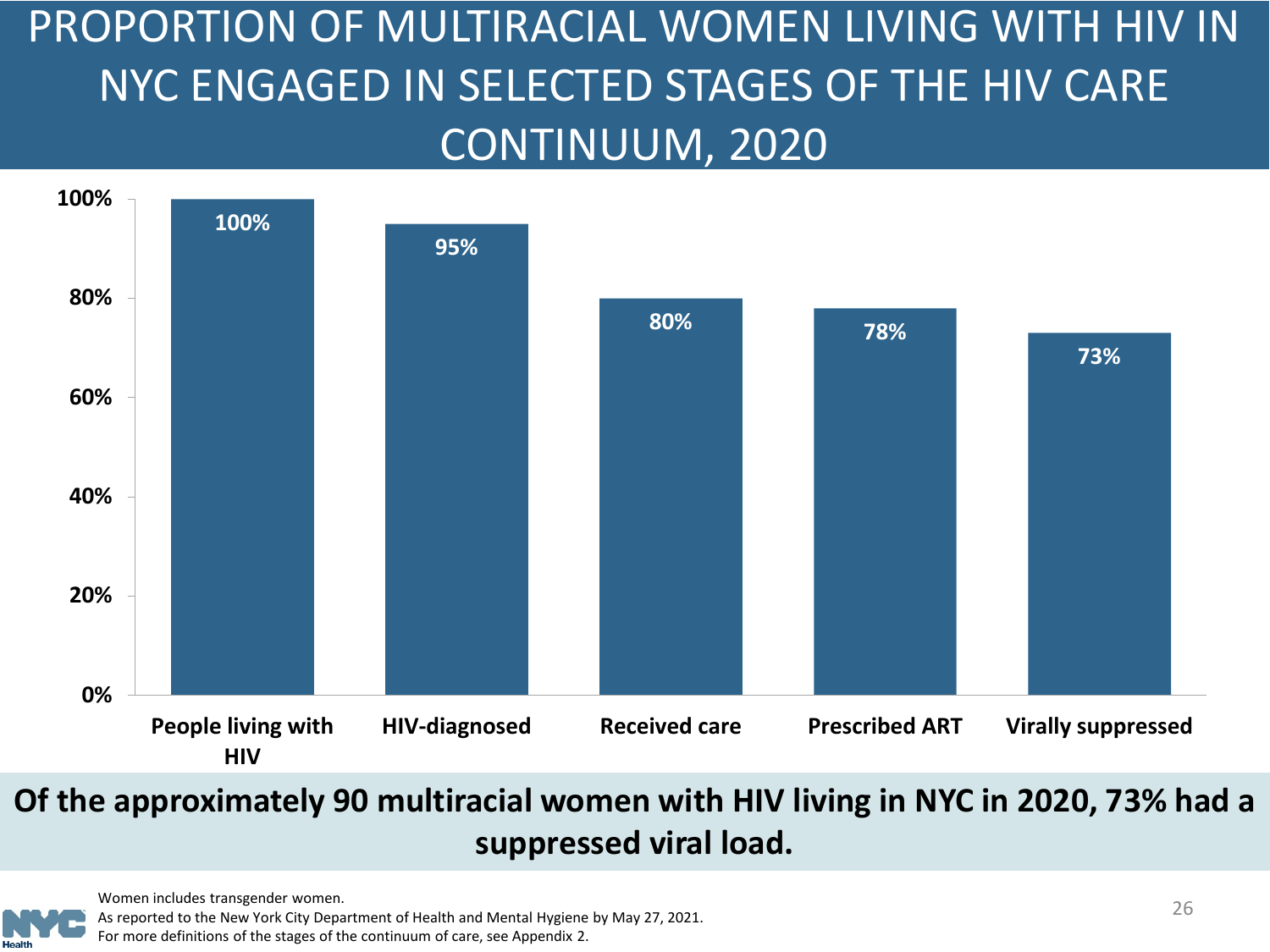### HOW TO FIND OUR DATA

- <span id="page-26-0"></span>• **Our program publishes annual surveillance reports, slide sets, and statistics tables:**
	- [Annual reports: http://www1.nyc.gov/site/doh/data/data-sets/hiv-aids](http://www1.nyc.gov/site/doh/data/data-sets/hiv-aids-surveillance-and-epidemiology-reports.page)surveillance-and-epidemiology-reports.page
	- [Slide sets: http://www1.nyc.gov/site/doh/data/data-sets/epi-surveillance-slide](http://www1.nyc.gov/site/doh/data/data-sets/epi-surveillance-slide-sets.page)sets.page
	- [Statistics tables: http://www1.nyc.gov/site/doh/data/data-sets/hiv-aids-annual](http://www1.nyc.gov/site/doh/data/data-sets/hiv-aids-annual-surveillance-statistics.page)surveillance-statistics.page

#### • **Other resources:**

- HIV Care Status Reports (CSR) system: [https://www1.nyc.gov/site/doh/health/health-topics/aids-hiv-care-status](https://www1.nyc.gov/site/doh/health/health-topics/aids-hiv-care-status-reports-system.page)reports-system.page
- HIV Care Continuum Dashboards (CCDs): [http://www1.nyc.gov/site/doh/health/health-topics/care-continuum](http://www1.nyc.gov/site/doh/health/health-topics/care-continuum-dashboard.page)dashboard.page
- For surveillance data requests, email: **[HIVReport@health.nyc.gov](mailto:HIVReport@health.nyc.gov)** 
	- Two weeks minimum needed for requests to be completed

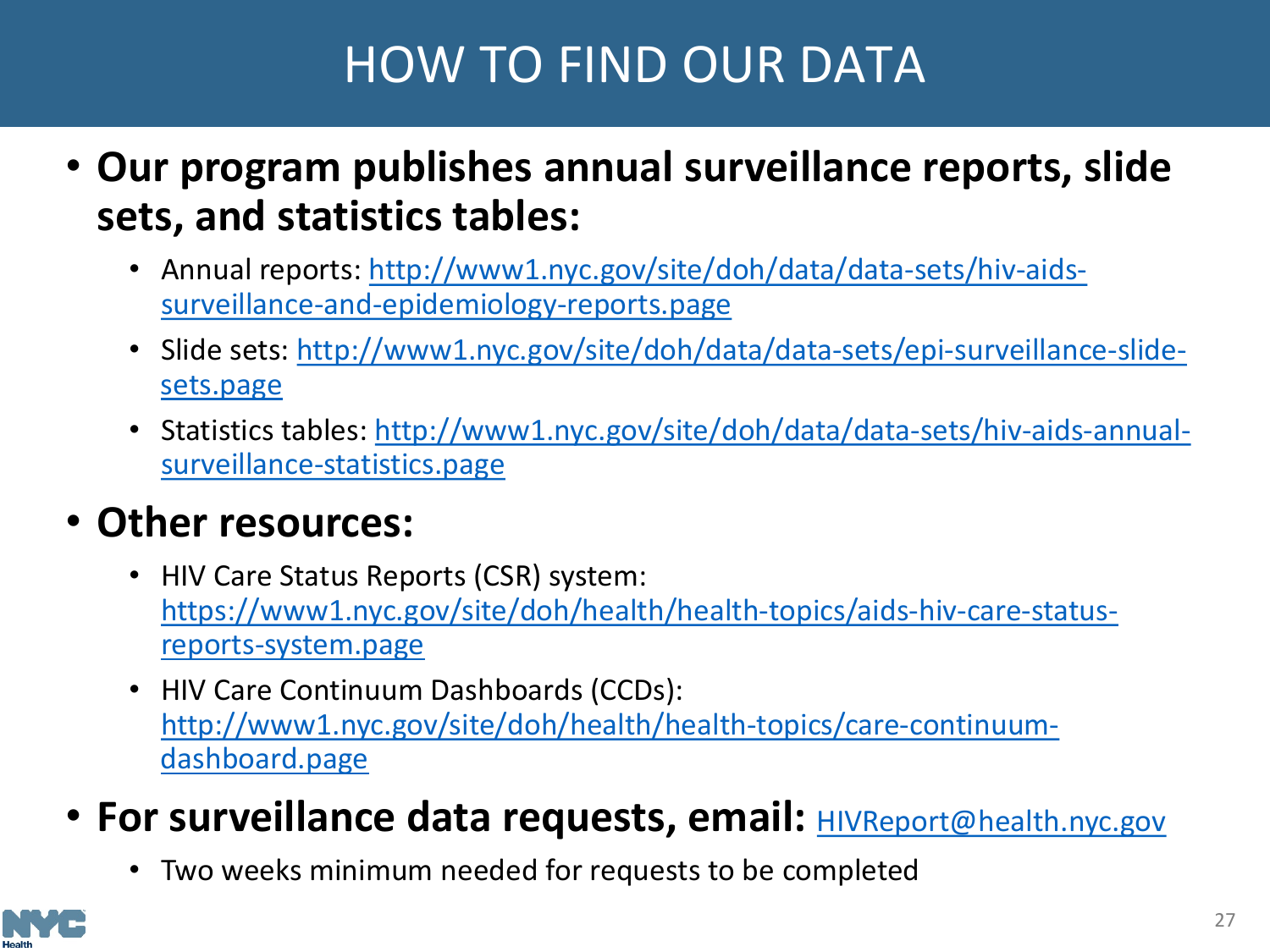### APPENDIX 1: DEFINITIONS AND STATISTICAL NOTES

- <span id="page-27-0"></span>"HIV diagnoses" include diagnoses of HIV (non-AIDS) *and* HIV concurrent with AIDS, unless otherwise specified.
- "New HIV diagnoses" include individuals diagnosed in NYC during the reporting period and reported in NYC.
- "Death rates" refer to deaths from all causes, unless otherwise specified.
- "PWH" refers to people with HIV during the reporting period (Note: includes people with HIV who remained alive or died during the reporting period); "PLWH" refers to people living with HIV during the reporting period and alive at the end of the reporting period.
- "Women" includes transgender women and "men" includes transgender men. For more information on transgender surveillance in NYC, please see the "HIV among People identified as Transgender" slide set.
- Data presented by "Transmission" categories include only individuals with a known or identified transmission category, except when an "unknown" category is presented.
- "Heterosexual contact" includes people who had heterosexual sex with a person they know to be HIV-positive, an injection drug user, or a person who has received blood products. For women only, also includes history of sex work, multiple sex partners, sexually transmitted disease, crack/cocaine use, sex with a bisexual man, probable heterosexual transmission as noted in medical chart, or sex with a man and negative history of injection drug use. "Transgender people with sexual contact" includes people identified as transgender by self-report, diagnosing provider, or medical chart review with sexual contact reported and negative history of injection drug use. "Other" includes people who received treatment for hemophilia, people who received a transfusion or transplant, and children with a non-perinatal transmission category.

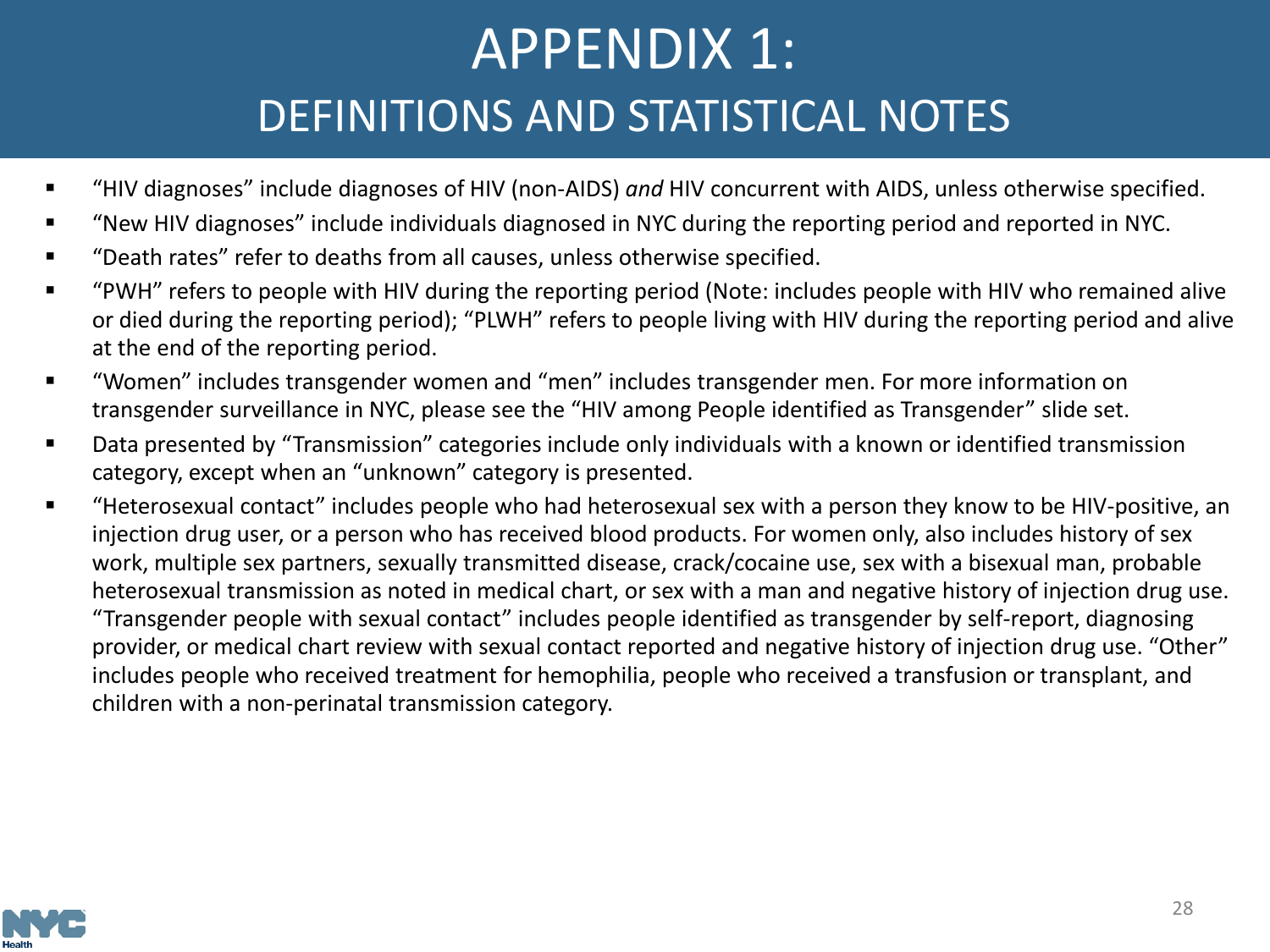## APPENDIX 1, CONTINUED: DEFINITIONS AND STATISTICAL NOTES

- <span id="page-28-0"></span> Surveillance collects information about individuals' current gender identity, when available. These slides display the following gender categories: men, women, transgender (if applicable). People whose current gender identity differs from their sex assigned at birth are considered transgender. Classifying transgender people in surveillance requires accurate collection of both sex assigned at birth and current gender identity. Sex and gender information are collected from people's self-report, their diagnosing provider, or medical chart review. This information may or may not reflect the individual's selfidentification. Transgender status has been collected routinely since 2005 for newly reported cases. Reported numbers of new transgender HIV diagnoses and transgender PLWH are likely to be underestimates. For more information, see the "HIV among Transgender people in New York City" surveillance slide set available at: www1.nyc.gov/assets/doh/downloads/pdf/dires/hiv-in-transgenderpersons.pdf. Surveillance collects information on other gender identity categories, including "Nonbinary/Gender non-conforming." In these slides, data for these individuals (N=8 at time of publication) are displayed by sex at birth.
- UHF boundaries in maps were updated for data released in 2010 and onward. Non-residential zones are indicated, and Rikers Island is classified with West Queens.